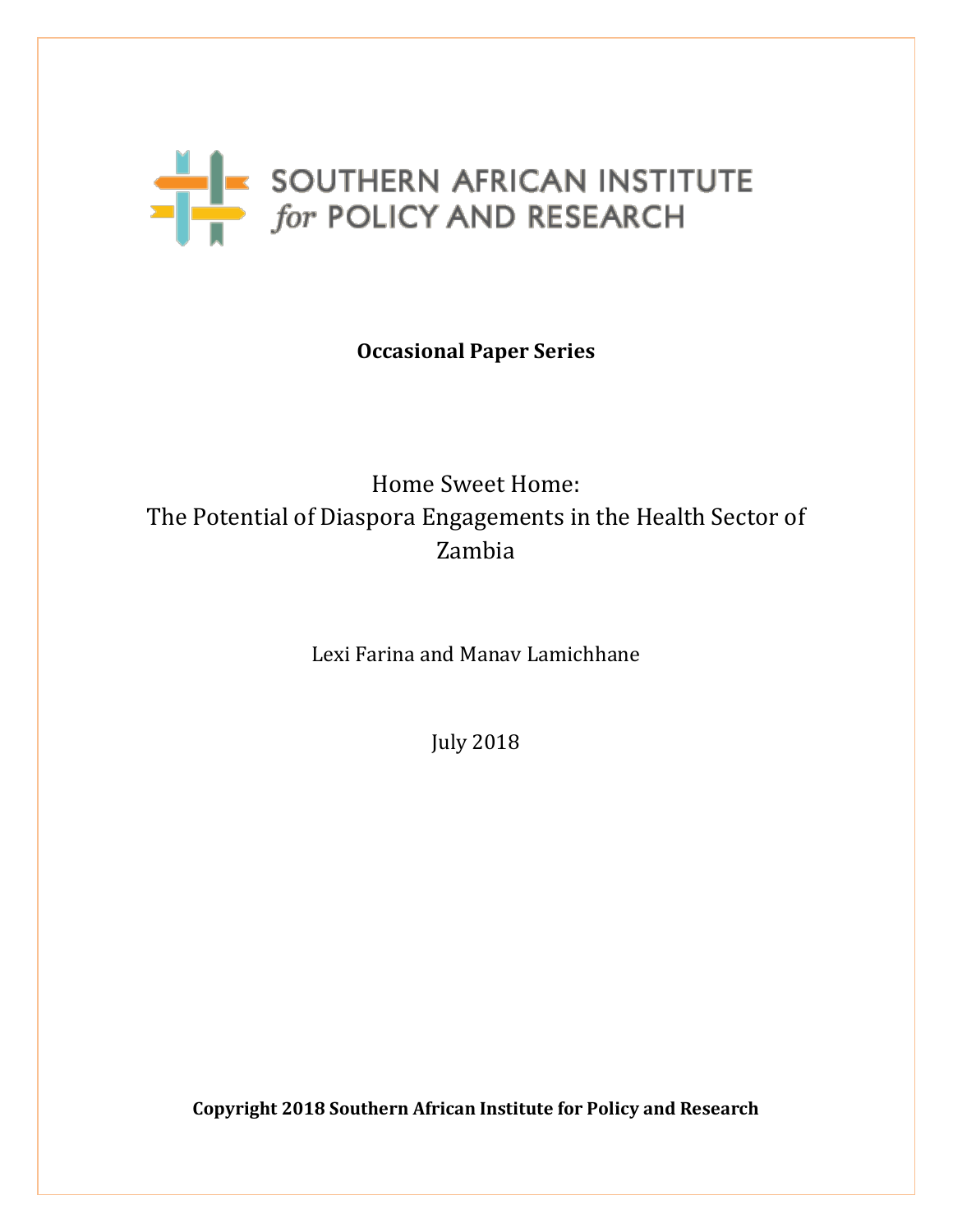# **Abstract**

As a country that faces consequences from the emigration of skilled professionals, Zambia must tap into the potential of its diaspora members. This paper provides a case study of the current diaspora engagements in the health sector and the need for a formalized diaspora engagement policy. The methods for the study include a literature review with a brief analysis of the diaspora policies in India and Ghana; interviews with diaspora members as well as relevant stakeholders in Zambia; and a survey to learn more about the Zambians currently living abroad. While our research has found there to be many diaspora engagements currently happening in Zambia, most of the engagements are conducted informally. This lack of a formal structure as well as other factors causes there to be various barriers which prevent diaspora engagement from reaching its full potential. Going forward, our recommendations suggest the creation of a formalized diaspora policy to encourage engagement, keep the diaspora connected to their home country and further the development of Zambia.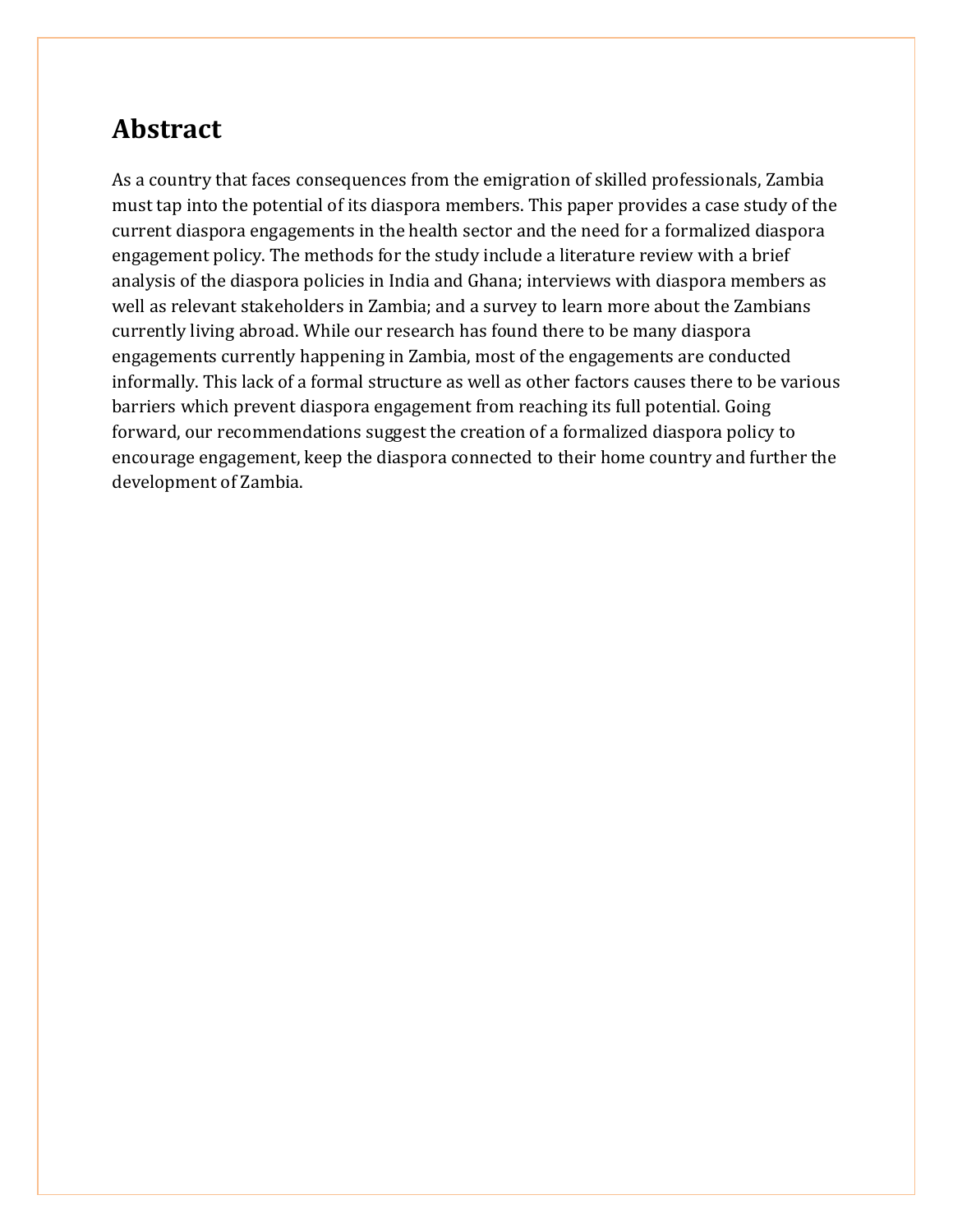# **Abbreviations**

ASU - Appalachian State University AU - African Union AZFTD - Association of Zambian Foreign Trained Doctors AZNUK - Association of Zambian Nurses UK BU - Boston University GHIC - Ghana Investment Promotion Center HPCZ - Health Professions Council of Zambia IMF - International Monetary Fund IOM - International Organization for Migration MCDMCH - Ministry of Community Development, Mother and Child Health MCTI - Ministry of Commerce, Trade and Industry MIDA - Migration for Development in Africa MoFA -Ministry of Foreign Affairs MoH - Ministry of Health MoU - Memorandum of Understanding PMRC - Policy Monitoring and Research Center RDAZ - Resident Doctors Association of Zambia ROPAA - Representation of People Amendment Act SAIPAR - Southern African Institute for Policy and Research SAP - Structural Adjustment Program SSA - Sub-Saharan Africa UNZA - University of Zambia UTH - University Teaching Hospital WHO - World Health Organization ZADNEX - Zambia Diaspora Nexus ZGF - Zambian Governance Foundation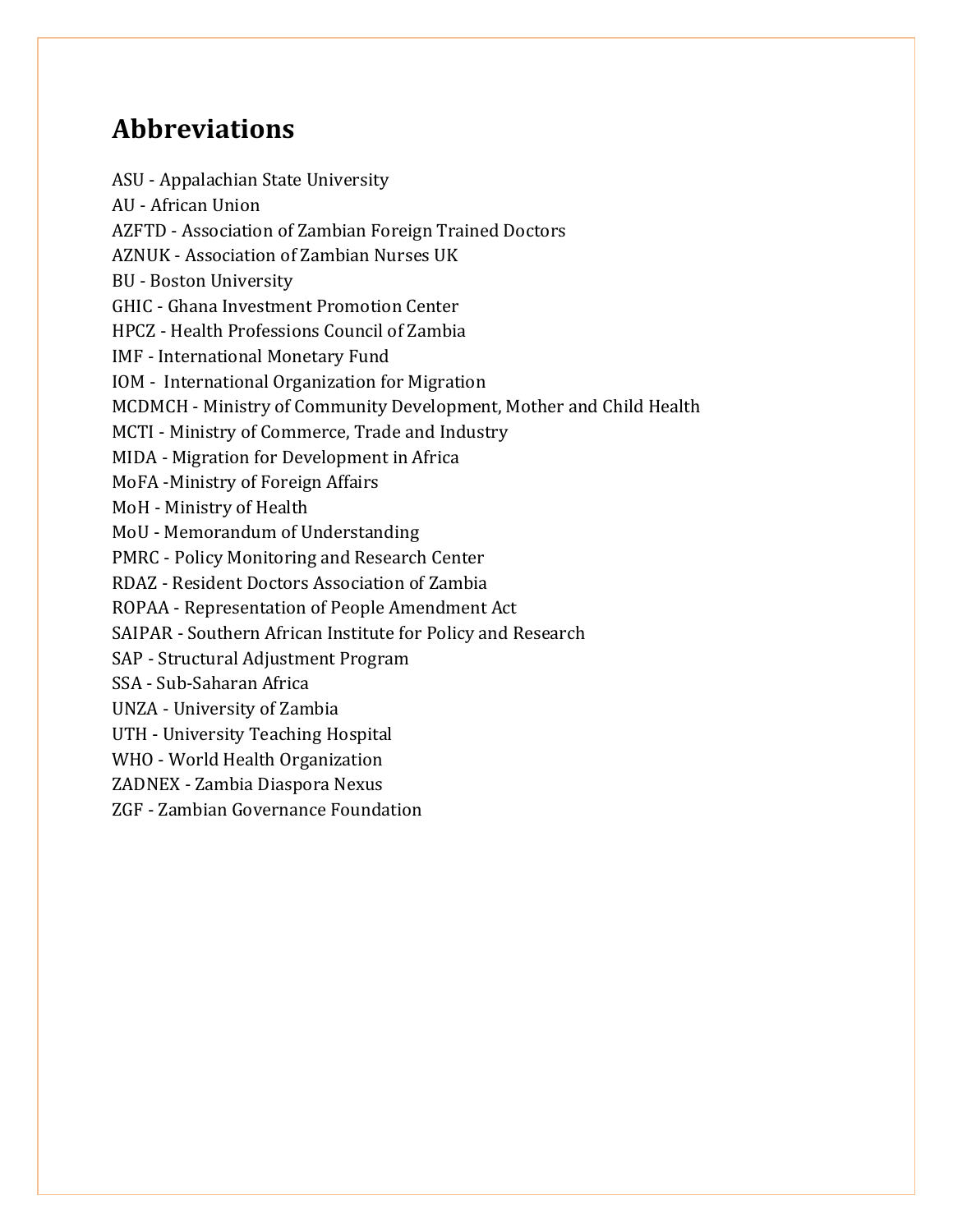# **Introduction**

Migration has been a central part to creating Zambia into the diverse country it is today. According to the World Bank Factbook, Zambia has about 231.2 thousand emigrants which makes up 1.5 percent of the population (World Bank, 2016). While the rate of skilled migration is low in Zambia compared to other African countries, Zambia is largely affected by the emigration of people due to the majority of emigrants being tertiary educated (World Bank, 2016). Emigration causes human resource shortages in all sectors, a problem known as the brain drain. The health sector is one of the sectors which faces the harshest consequences from the brain drain due to healthcare worker shortages. While the brain drain in Zambia has slowed down in recent years, the country is still working towards reversing its consequences.

Diaspora engagement can be used as a national asset for Zambia to remedy this human resource loss. The diaspora is defined as people who have left their homeland to move abroad, but still maintain connections with their home country (Kaunda, 2013). Diaspora members have a unique advantage compared to foreigners offering international aid because they have a connection to their home in Zambia and are familiar with the languages and culture. Zambia has gained financial, social and population benefits through the diaspora engagements currently happening. However, all of these engagements have been informal because Zambia does not have a formalized diaspora policy. This can be problematic because it is challenging to track diaspora members as well as learn about diaspora engagements since they are not formally documented. Additionally, there are many barriers for Zambians abroad to engage in development initiatives. Our paper aims to provide a case study on the current engagements in the health sector to prove the value of diaspora engagement. This paper will also analyze the barriers for engagement and make recommendations to better tap into the potential of the diaspora.

This report will proceed in several different parts. First, the report will provide background information on the migration profile of Zambia, the history of the diaspora engagement and the benefits and challenges to engagement. Additionally, a brief analysis on the diaspora policies of Ghana and India is described to understand the benefits of having a formalized policy. Next, the methodology will outline the steps taken to conduct this research which include a series of informal interviews with relevant stakeholders and a survey sent out to members of the diaspora. Following the methods, the findings section will present the survey results as well as the current diaspora engagements in the health sector and the barriers to these engagements. Finally, the paper will conclude with considerations for strengthening further diaspora engagement.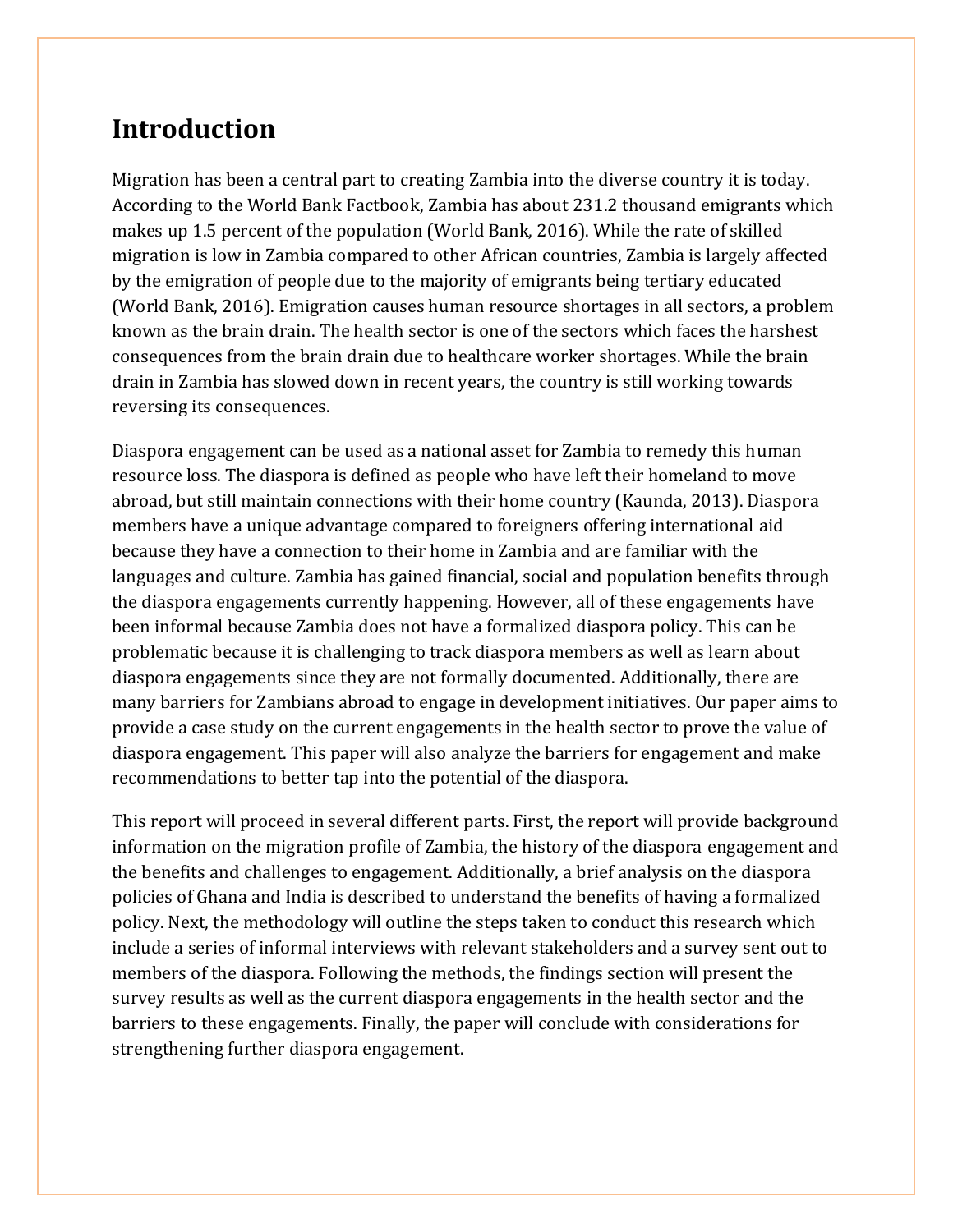# **Background**

# **What is the Diaspora?**

The diaspora is broadly defined by the International Organization for Migration (IOM) as "members of ethnic and national communities, who have left, but maintain links with, their homelands" (Aikins & White, 2011). The diaspora population can be broken up into several different categories to better understand the types of people in the diaspora (Aikins & White, 2011):

❖ Lived Diaspora - individuals born in the home country who now live permanently or temporarily in another country

❖ Ancestral Diaspora - individuals who are second or third generation diaspora members

❖ Returning Diaspora - individuals who have returned to the home country after living in another country

Understanding who consists of the diaspora is important as it allows Zambia to tap into the potential of the diaspora members. Instead of viewing migration as a loss of skills and workers, Zambia should utilize diaspora engagement as a way of inputting resources back into the workforce. However, in order to do this, a diaspora strategy should be utilized. A diaspora strategy is "an explicit and systematic policy initiative or series of policy initiatives aimed at developing and managing relationships between homelands and diasporic populations" (Aikins & White, 2011).

# **Zambia's Migration Profile**

The migration profile can be used to better understand the members of the diaspora. As mentioned in the introduction, Zambia has about 231.2 thousand emigrants which makes up 1.5 percent of the population (World Bank, 2016). The top destinations for migrants include South Africa, Malawi, United Kingdom, Zimbabwe, Botswana, Tanzania, The United States of America, Namibia, Australia, and Mozambique (World Bank, 2016).

While the rate of emigration is low in Zambia compared to other African countries, Zambia's emigration of tertiary educated individuals is very high. This level of education is defined as completing a post-secondary education at a university, trade school, or college (World Bank, 2016). Zambia is in the top 20 countries with the greatest number of tertiary educated people emigrating. The emigration rate for the tertiary educated is approximately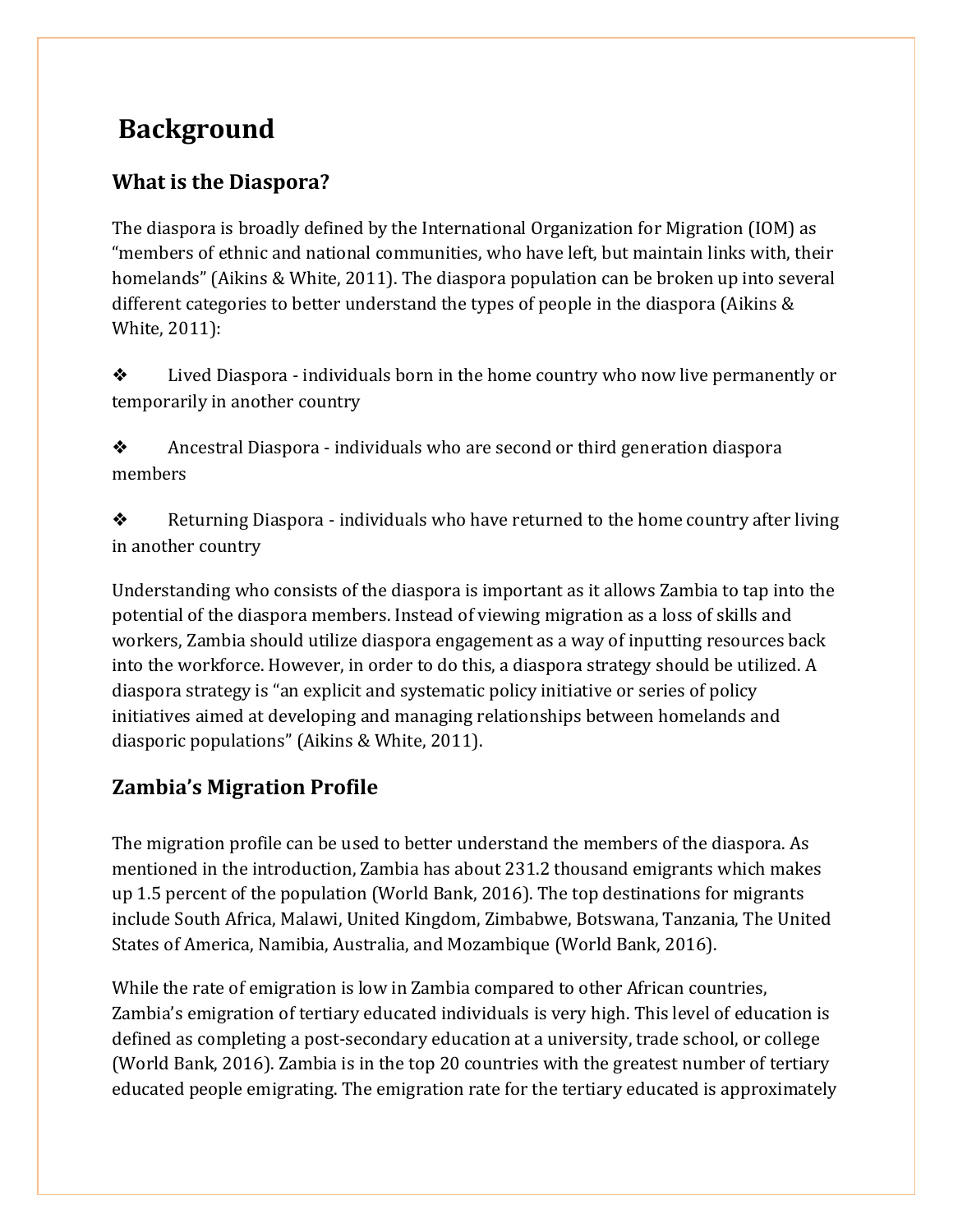35 times greater than the rate for the secondary educated, compared to other African countries which have a rate below 10 (Amin & Mattoo, 2007). This has been very detrimental to the labor market in Zambia, especially the health sector. A more in-depth description of these problems will be provided in the sections below.

# **Brain Drain**

*The outward flow of Zambians, particularly in recent decades, has come at a cost...The outward flow of professionals in critical sectors such as health and education on has not only created a sizeable human resources gap, but also deprived the country of returns from its investment in educating them." -Ngoza Chilonga Muntahali, Diaspora Liaison Office*

The problem Munthali is referring to above is commonly known as the "brain drain problem" which is affecting Zambia. The brain drain is defined as a series of international migrations of skilled professionals to areas deemed more favorable, including rural to urban areas and less developed to more developed countries within the developing world. The brain drain can be divided into two different categories: those who are educated in Africa and then move abroad to work and those who move abroad for education and decide to permanently stay (Shinn, 2008). Brain drain is not a problem specific to Zambia; many African nations have experienced both types of brain drain in the last three decades (Shinn, 2008).

This section will focus on the brain drain problem in the context of the health sector. In 2011, the percentage of nurses born in Zambia who migrated to other countries was 9.2% while the percentage of medical doctors trained in Zambia who have emigrated was 24.7% (World Bank, 2011). The health sector is one of the most affected sectors in Zambia by the emigration of skilled professionals as such losses further exacerbate the burdens of the already understaffed health facilities.

It is critical to apprehend the factors which drive the brain drain to better understand how diaspora engagements can help remedy these losses. There are many factors to consider including social, economic, and political reasons. These factors are considered to be either push or pull factors. Push factors cause skilled professionals to want to emigrate from their home country. These include poor economies or political instability. Conversely, pull factors are the attractions which draw skilled professionals to other countries. These include attractions such as educational opportunities and job security (Shinn, 2008). For the health sector specifically, the issue of brain drain can be traced back to the Structural Adjustment Programs (SAPs) introduced in the early 1980s to promote growth. However, the current climate can be explained by a 2006 study which found the major push and pull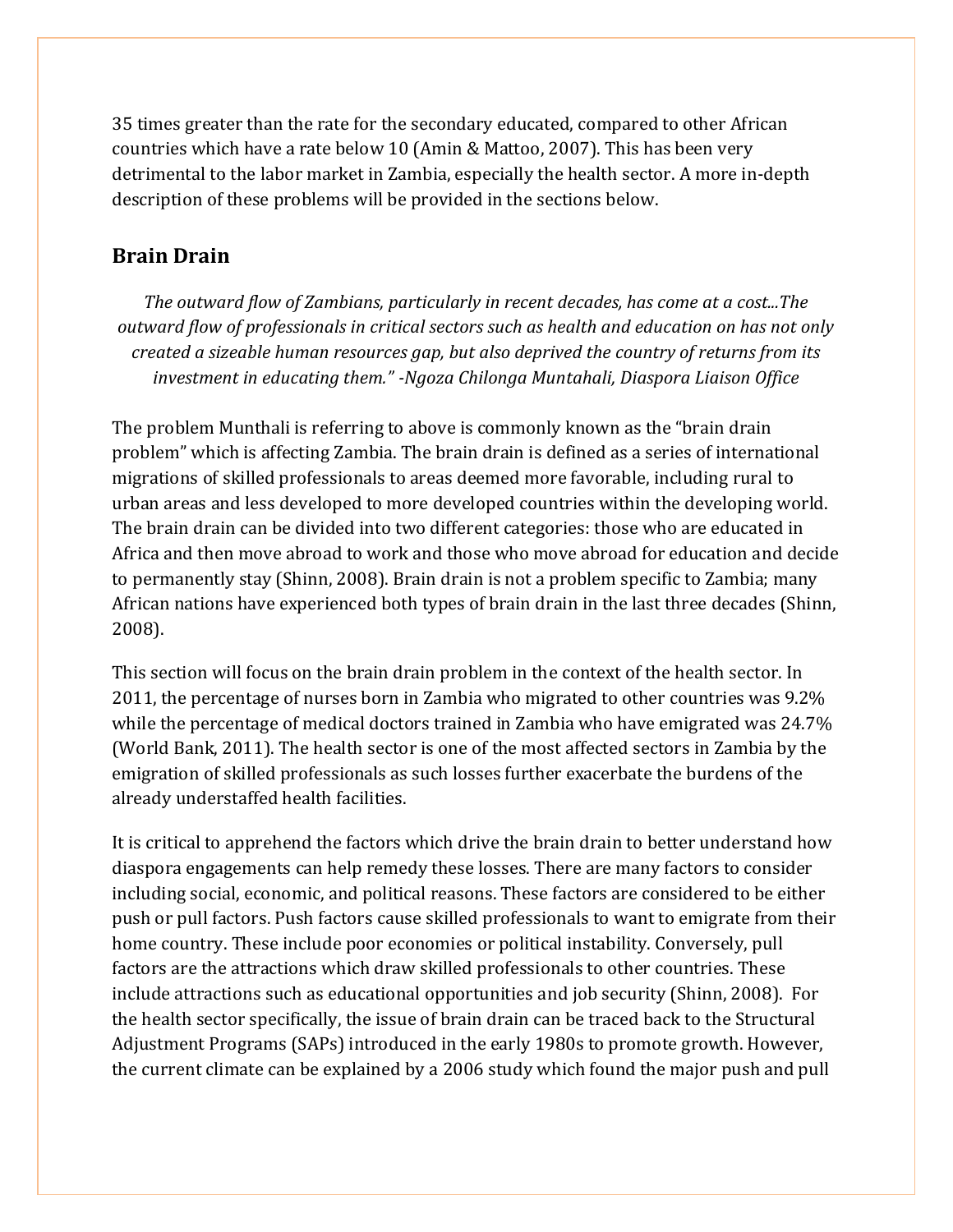factors influencing Zambian health professionals to emigrate include low salaries, poor working conditions and the potential of an overseas education (Lusale, 2007).

A large part of health professionals leaving the country can be directly traced to the SAPs introduced by the International Monetary Fund (IMF) in the early 1980s. Coupled with the deterioration of the economy and better opportunities in Namibia and Botswana, the SAPs worsened the brain drain of Zambian health care professionals. The program's objective was to revitalize the economy and promote growth in the Sub-Saharan African (SSA) nations. One of key components of the program was reducing the overstaffed government institutions in the SSA nations. Instead of promoting growth and revitalizing the economy, the policy made the economies worse (Kalipeni, Semu & Mbilizi, 2012 ). In response to the SAPs, the Zambian government offered early retirement to many nurses and doctors which instead resulted in health professionals leaving the nation and settling into countries like Botswana, Namibia, South Africa and the United Kingdom.<sup>1</sup> This led to serious consequences in the health sector due to the mass human resource deficits which led hospitals and clinics to be understaffed. At the same time, the health professionals who stayed in Zambia become overworked and eventually burnt out from working in these understaffed facilities while being inadequately compensated for their services. The SAPs further exacerbated the human resources crisis as the government was not able to invest in its healthcare infrastructure or in training more healthcare professionals which made it difficult to retain its trained healthcare professionals (Kalipeni, Semu & Mbilizi, 2012). In the last decade, various measures have been instituted to retain the health professionals in the country which has helped slow down the brain drain.<sup>2</sup> However, the Zambian health sector still continues to recover from the early consequences of the mass brain drain.

Health professionals in Zambia do not earn anywhere near as much as health professionals in other parts of the world. For example, the average doctor in Zambia might make around \$20,000 USD per year while the average doctor in the United Kingdom makes \$100,000 USD per year (Schatz, 2008). Additionally, the government fails to sufficiently allocate money required to fund the doctors in the health system. Within the past year, almost 200 doctors went without pay for seven months. At the same time, most doctors are not receiving adequate pay based on their credentials. Dr. Mupeta, President of the Zambian Medical Association, contended that such treatment of the health professionals is "tantamount to abuse of employees" (Mupeta, 2018).

In order to compensate for the low salaries in Zambia, medical professionals often work more than one job to supplement their income. Common second jobs range from working at private clinics to working in a different sector altogether (Schatz, 2008). However, in

<sup>1</sup> Personal communication with representative 1 from UNZA

<sup>2</sup> Personal communication with representative 2 from UNZA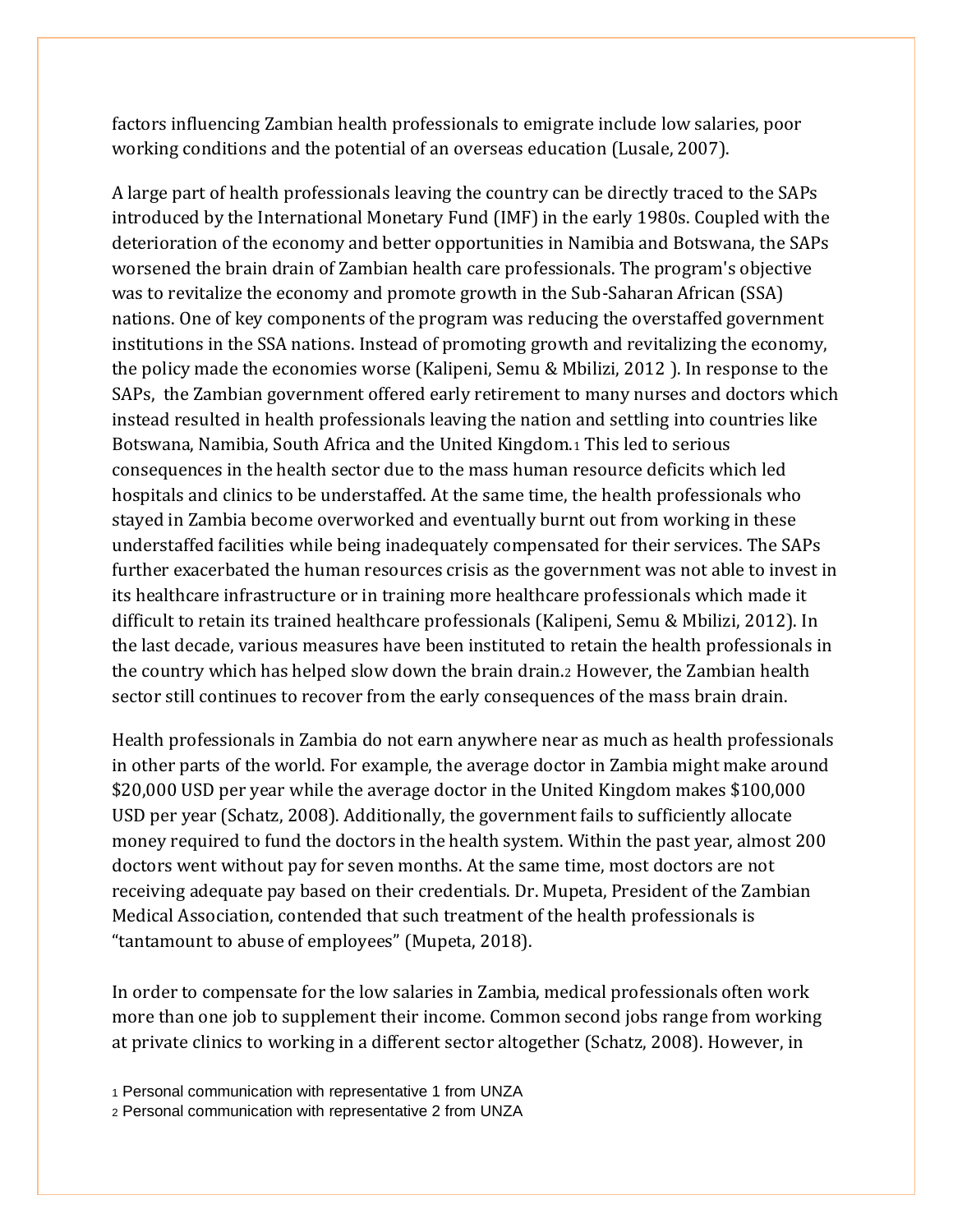May 2018, the Zambian Government issued a circular which banned public health workers from working in the private sector. The government claimed health workers were spending too much time in the private health sector and neglecting their jobs in the public sector (Mupeta, 2018). This ban caused an uproar from doctors who argued they had to have these second jobs to support themselves, and further, there are no laws which prohibit them from practicing in public and private sectors. The Zambian Medical Association also stated that restricting doctors to public practices will deny patients in the private sector from services (Mupeta, 2018). Ultimately, this ban was the breaking point for doctors as they felt underappreciated and mistreated by the government. Finally, after this strong pushback from doctors, the government rescinded the ban within a week (Tembo, 2018). This scenario is a representation of the frustration health professionals face due to their inadequate salaries and the lack of government support.

Working conditions are often unsatisfactory in many health settings. Medical professionals complain of being under-resourced and technologically behind (Lusale, 2007). It can be challenging and frustrating for healthcare workers to treat patients if they do not have the appropriate supplies and technology.<sup>3</sup> Additionally, healthcare workers often report an overbearing workload due to staff shortages. They have to work long hours to overcompensate for the lack of human resources (Lusale, 2007). Finally, the cleanliness of the facility is an important factor in the health setting. For example, health care workers fear they may become sick when working in facilities where there are patients with infectious diseases or HIV/AIDS if the facility is not properly cleaned and maintained (Physicians for Human Rights, 2004).

Before even beginning to enter the health sector and face the working conditions, many Zambians decide to migrate for a better education. According to the 2014 Midterm Review of the Health Sector, there is a lack of adequate production of health professionals in Zambia (MOH & MCDMCH, 2015). This is attributed to the few training facilities and their limited capacities. There is not enough funding for the training facilities which causes them to lack essential infrastructure including learning spaces such as lecture halls and laboratories as well as living spaces such as hostels and accommodations for the staff. Additionally, there are not enough trained staffs to operate the training facility (MOH & MCDMCH, 2015). All of these shortcomings have led to later consequences in the health sector.

#### **Consequences of Brain Drain**

<sup>3</sup> Personal communication with representative from AZFTD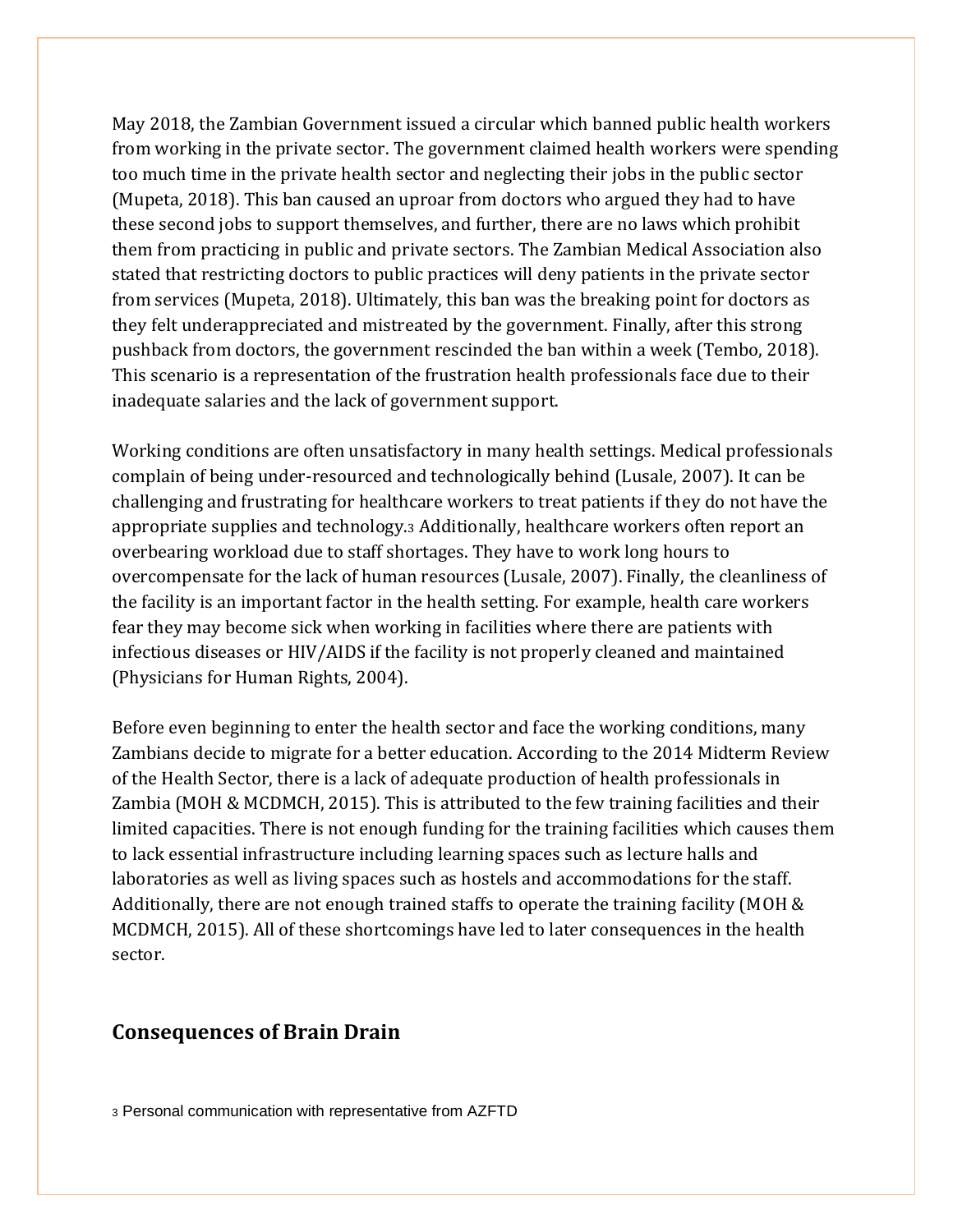Due to the many factors which discourage Zambian health professionals from practicing in country, Zambia's health sector suffers from the loss of human resources. As mentioned in above sections, the health sector is facing a shortage of healthcare workers. The 2014 Midterm Review of the Health Sector data showed that there were 0.83 doctors per 10,000 population and 7.03 nurses per 10,000 population. In total, Zambia only had 10.99 core health workers (doctors, clinical officers, midwives and nurses) per 10,000 population which is much less than the WHO recommended number of 23 core health workers per 10,000 population (MOH & MCDMCH, 2015). This shortage of healthcare workers is detrimental to the health of the population as patients cannot be treated with the best quality of care.

Additionally, the brain drain causes a lack of skilled professionals to carry out medical training, supervision and research. This directly affects the healthcare workers who are still in Zambia as they are not able to be adequately trained and supervised in their respective fields. The emigration of skilled professionals can hinder the cycle of professional mentorship and training. Further, the loss of supervisors can cause health systems to underperform due to a lack of leadership and discipline within the facility. Mentors and supervisors are considered to be the highest trained professionals which means if all of the tertiary educated professionals are emigrating from Zambia, there is a clear loss of knowledge and leadership (Kyambalesa, 2017).

## **Benefits of Diaspora Engagement**

While it is clear migration can have many consequences, Zambia can still find ways to gain back some of these losses by channeling the potential of the diaspora members. Diaspora engagements allow the resources of Zambians abroad to be utilized. The Policy Monitoring and Research Center identifies three main categories of benefits which can be contributed by the diaspora members to the home country: financial, social, and population (Kaunda, 2013). Financial benefits consist of money being put into the Zambian economy. The influx of funds happens through several channels including investments, tourism, and remittances. Social benefits include both knowledge transfers and international influences. Knowledge transfers are important for research and new technology. International influences can help to build global connections as well as spread Zambian culture. Population benefits include immigration and circulatory migration benefits. Immigration and circulatory migration will help to increase the number of skilled professionals returning to Zambia as well as circulate Zambian workers through the global labor market.

# **Challenges Engaging with Diaspora Members**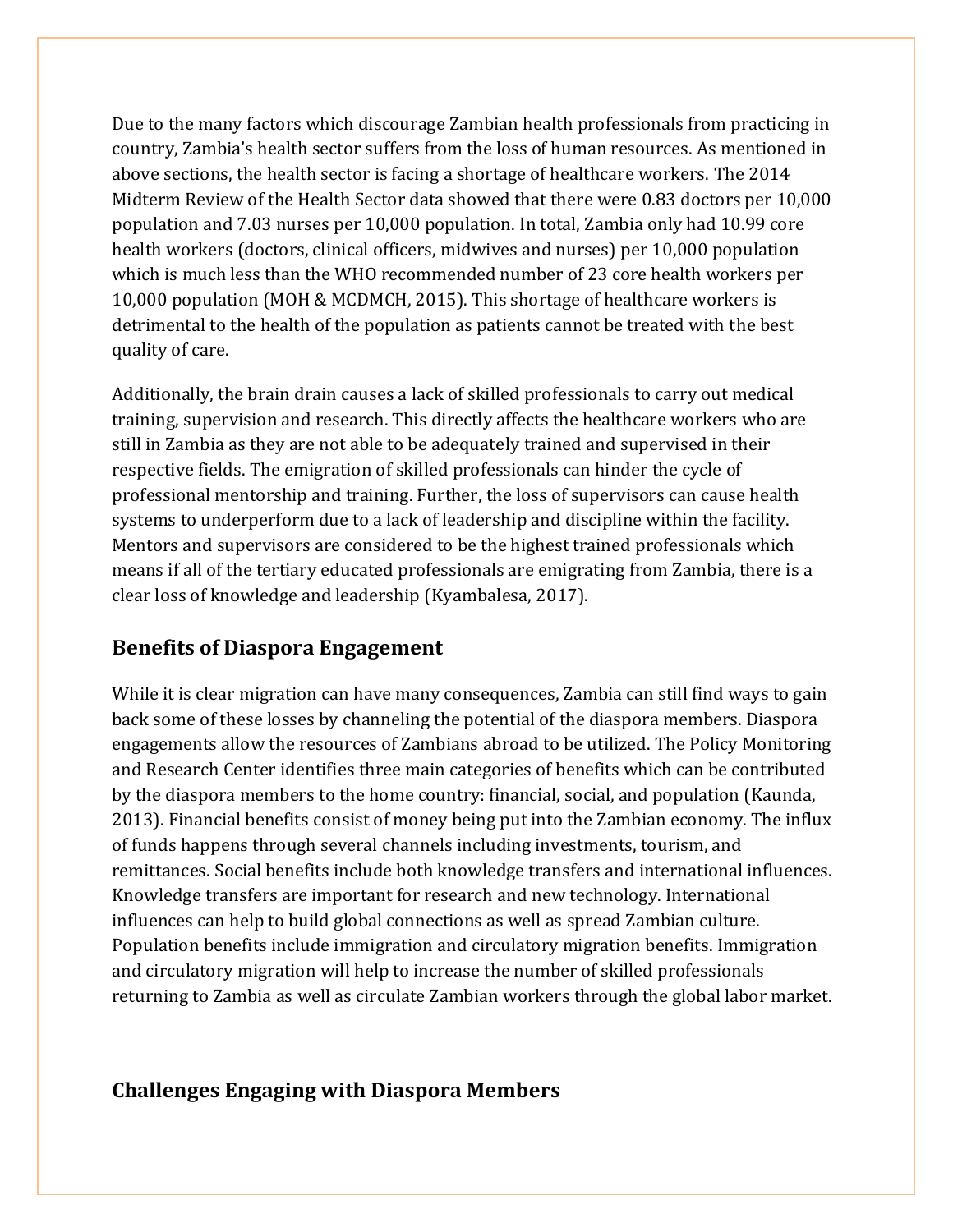While diaspora engagement can be extremely beneficial, there are various challenges that can prevent such initiatives. Zambia faces challenges in engaging the diaspora members and the diaspora members face challenges in participating in engagements. This section will focus on the barriers Zambia faces when trying to engage the diaspora. The barriers for participating in engagement will be addressed in the findings section.

The biggest challenge in engaging with diaspora members is understanding where they are currently living. The Zambian Department of Immigration keeps data on the number of entries and exits of Zambians in the country, however, this data is unreliable because it is manually compiled and not always updated (Diaspora Liaison Office, 2011). Additionally, the data only covers migration trends from recent years which makes it challenging to understand past migration trends (Diaspora Liaison Office, 2011).

Other challenges include communicating with the diaspora and keeping them engaged. Effective communication requires people/organizations in Zambia to contact Zambians abroad to inform them about ongoing projects as well as provide updates to these projects. Currently, there is no successful method for this type of continued communication with diaspora members. Further, members in the diaspora must be engaged in such projects to make implementation possible as well as provide sustainable structures for the projects to succeed. Engagement and sustainability are challenging aspects of diaspora engagements because members of the diaspora must want to take part in the projects and there must be adequate funding and resources to actually carry out the projects (Kaunda, 2013).

# **History of Diaspora Policy in Zambia**

With its motto of "One Zambia, One nation", Zambia has ramped up its efforts within the last decade to formulate a diaspora policy to encourage Zambians to help other Zambians. In 2008, the Zambian government hosted an "indaba", a national consultative meeting, with diaspora members to find ways of engagement between the Zambian government and these Zambians abroad (Mukanga, 2015). Two years after this meeting, the IOM and the Zambian Government collaborated to launch an online survey targeting the diaspora members to understand their views, interests and concerns on playing a role in the national development of Zambia. However, despite a move towards identifying and gathering data on the diaspora members, there was a lack of mobilization towards actual formulation of a diaspora engagement policy. In 2012, the African Union (AU) held the first ever Global Diaspora Summit in Johannesburg, South Africa which mandated the AU member states to formulate a diaspora policy. With the intention of harnessing the financial and social benefits of the diaspora members for national development, Zambia revised its foreign policy in 2014 which placed an emphasis on "economic diplomacy over political one" (Mukanga, 2015). In 2015, the Minister of Foreign Affairs, Harry Kalaba, announced the government would take necessary steps to formulate a diaspora policy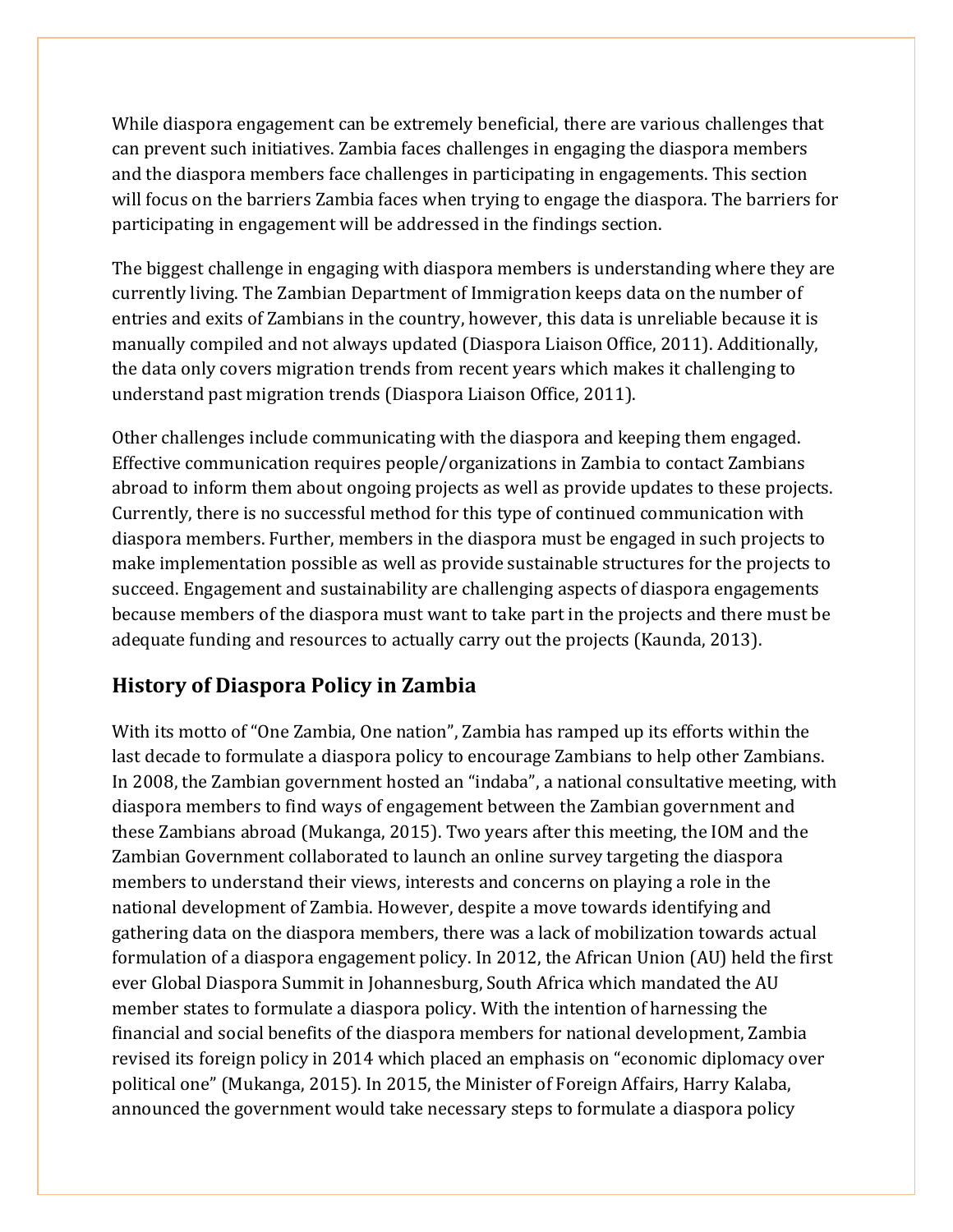which would specify the terms of engagement and collaboration between the Zambian Government and the Zambian diaspora. He committed to launch the policy document by the third quarter of 2015 (Zambia, 2015).

Despite the rapid movement at the start of President Lungu's administration towards formulation of a diaspora policy, the status of the policy remains unknown to the general public. However, in an interview with a senior government official, we were made aware a diaspora policy has been approved by the cabinet and is in the next stage of being published. The policy is set to be formally launched by President Lungu in either August or September of 2018.<sup>4</sup>

It is also important to note that in 2016 a major stride was made by Zambia regarding diaspora engagement. In January 2016, Zambia amended its constitution to allow its citizens to gain dual citizenship. This means the Zambians who hold citizenship of different nations can now keep their Zambian citizenship as well. Individuals who forfeited their Zambian citizenship can re-apply for a Zambian citizenship. A senior government official at the Ministry of Foreign Affairs (MoFA) acknowledged that dual citizenship is a reciprocal process meaning the other nations must also recognize the person's Zambian citizenship. In order to avoid situations where the other country does not recognize dual citizenship, the Zambian government is considering instituting resident cards similar to the Overseas Citizen of India cards developed by India. This would allow the Zambian government to continue to remain engaged with its diaspora members even if they are not citizens. Together, this new dual citizenship advantage in combination with the soon-to-be launched diaspora policy could significantly change how diaspora members contribute to the national development of Zambia.

# **Lessons from Countries with a Formalized Diaspora Policy**

Zambia's African counterparts like Nigeria, Ghana and Kenya in addition to other countries such as India have significantly reaped the benefits of a formal diaspora policy. These nations have seen a significant economic and social benefits through the engagement with their diaspora. Their diaspora members continue to return back to utilize their skills in aiding the development of their home country. Thus, in this section we have chosen two countries, Ghana and India, as examples of countries with a formalized diaspora policy. The goal of this section is to understand the impact of a formalized structure, especially in regards to diaspora engagements in the health sector.

#### **India**

<sup>4</sup> Personal communication with senior government official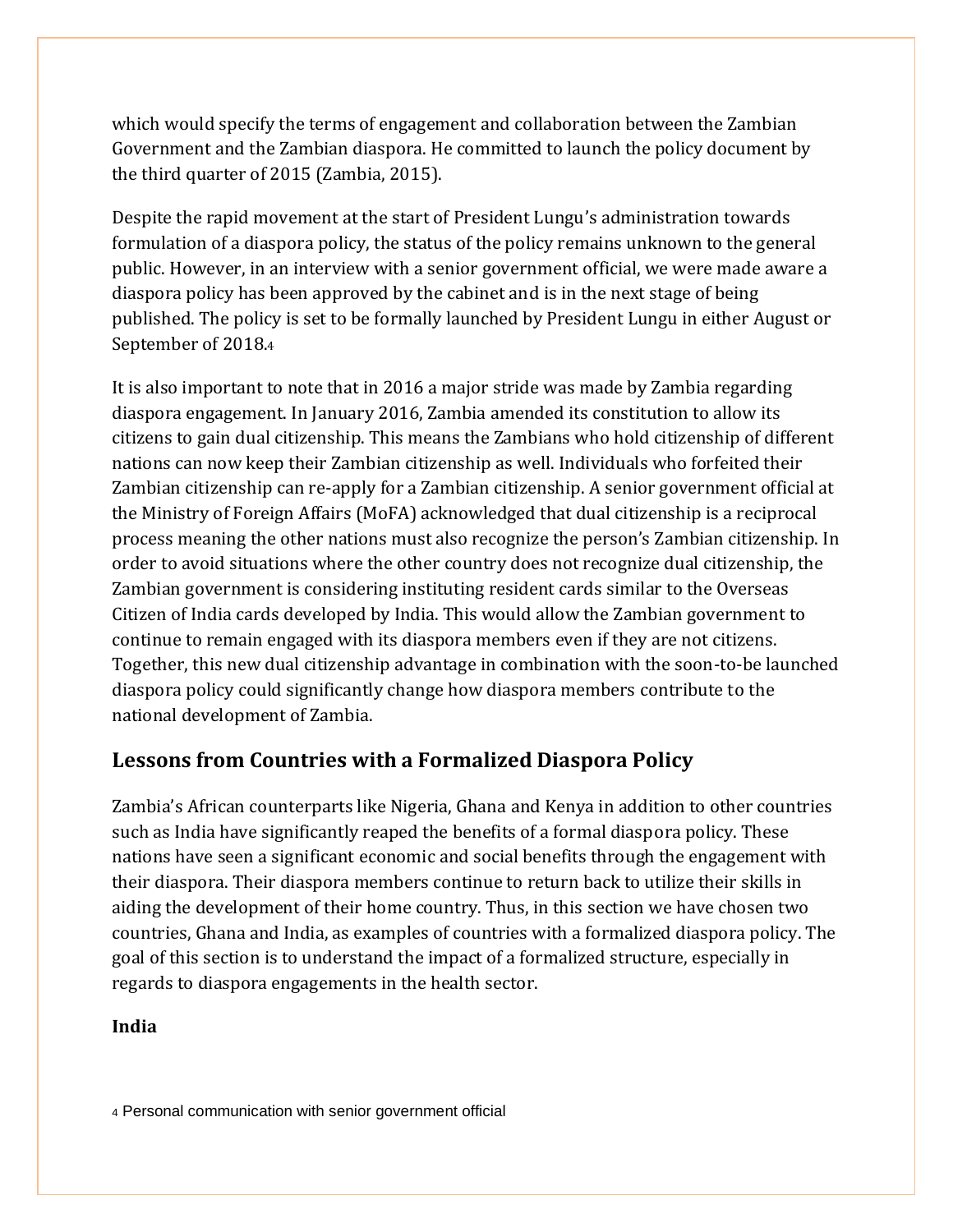With the intent of driving growth and investment, India has vigorously invested in its diaspora members through various policies and programs in the past three decades. Around the globe, the Indian diaspora are seen as highly regarded doctors, scientists, entrepreneurs, technologists and business owners. Some even hold offices and positions of power in government institutions. The Indian diaspora engagement policies have had a positive impact on the overall national and social development of India. These policies have also particularly benefited the health sector in India.

#### *Healthcare Diaspora*

One of the big success stories that changed the healthcare landscape India is the establishment of India's first corporate hospital, Apollo Hospital. The hospital was founded by Dr. Pratap Reddy, a US trained cardiac surgeon ("How Apollo Hospitals", 2018). Today, Apollo Hospital is one of the biggest hospital groups in the world and is regarded as one of the finest medical care providers in Asia. Starting with a small 150-bedded hospital in 1983, the company has since expanded to 57 hospitals both nationally and internationally and has served approximately 40 million patients from 120 countries. It is the first hospital in India to receive the prestigious JCI accreditation. Dr. Reddy is also responsible for bringing regulatory changes to licensing including standards for accreditation of Indian hospitals and organ transplantation. Apollo hospitals are one of the leading hospitals on organ transplantation (ISfTeH, 2018). Today, along with the Apollo group, many of the top accredited hospitals in India including the Global Hospital and the Fortis Hospitals either have been founded or are currently run by diaspora members (Ranjan, 2015). All of these hospitals are examples of successful diaspora engagements which have been made possible through India's investment in its diaspora members.

Additionally, the development in the private health sector in the last three decades can also be linked to the efforts of diaspora members. The development led by diaspora members especially in the private health sector has resulted in a booming medical tourism industry. To capitalize on the growing demand, the Government of India has formalized the process by introducing a medical tourism visa and visas on arrival for medical patients. The country currently attracts patients from all over the world. This lucrative market has enticed diaspora members to return to work in India for the financial benefits and improved working conditions. This return of skilled professionals has contributed largely in reversing the consequences of the brain drain that India had previously suffered.

#### **Ghana**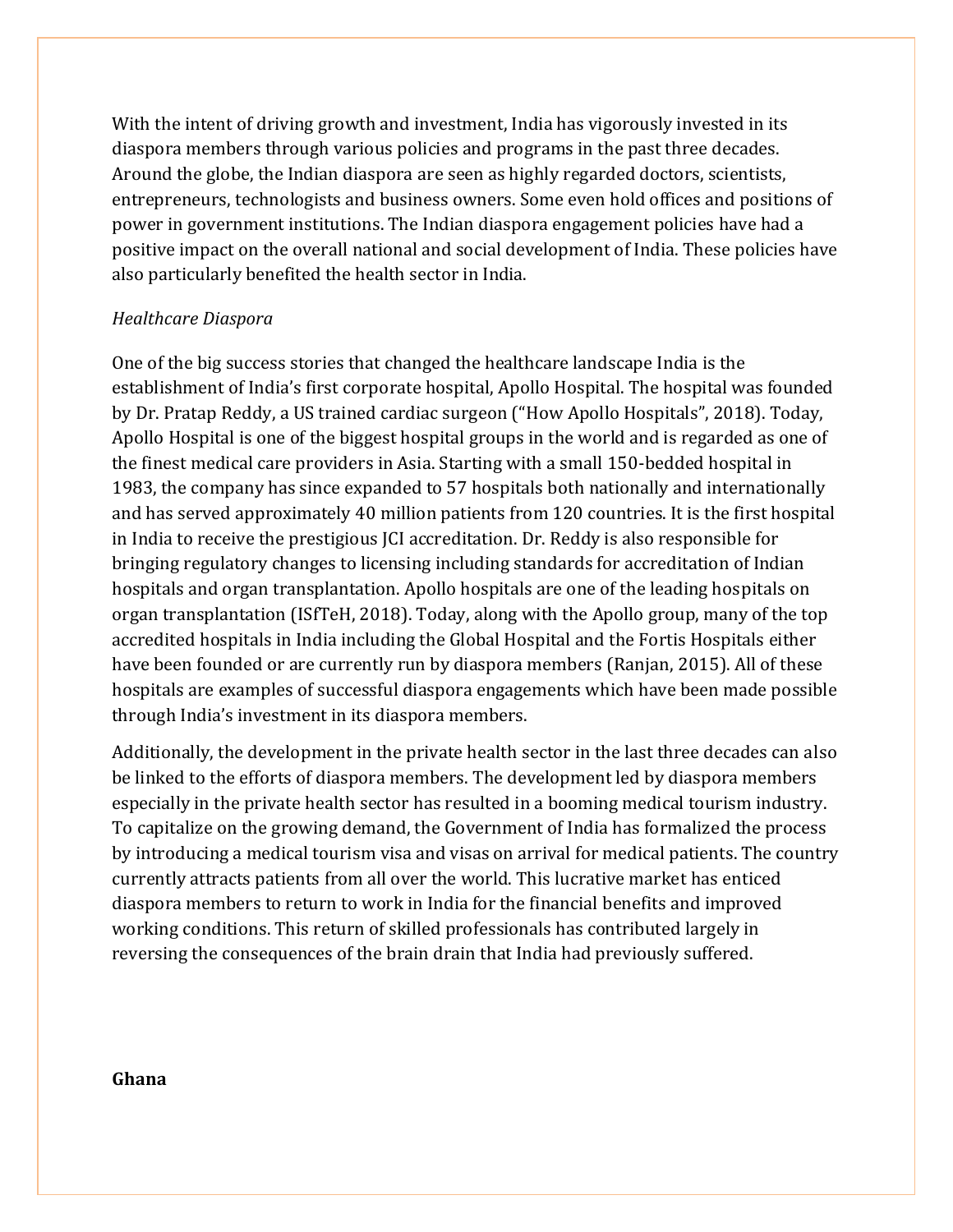In an interview with a senior government official, we were made aware that Ghana was one of the countries Zambia looked into when formulating its diaspora policy.<sup>5</sup> The Ghanaian government have successfully introduced various programs and policies to effectively engage with its diaspora. Bilateral agreements with other nations which allow diaspora members to be engaged with the political process in Ghana as well as other projects have allowed the Ghanaian diaspora members to connect with their home country. Passage of the Dual Citizenship Regulation Act and the Representation of People Amendment Act (ROPAA) allows diaspora members to be involved in Ghana's electoral process and the constitutional review, respectively. This has resulted in increased participation of diaspora members in the home affairs of Ghana. Further, programs like the Ghana Opportunity Network and Ghana Investment Promotion Centre (GIPC) have been established to channel the investment in Ghana (Awembila & Joseph, 2014).

#### *Healthcare Diaspora*

As for the health sector, the IOM and Ghanaian MoH collaborated on a brain grain initiative known as Migration for Development in Africa (MIDA) Ghana Health Project which sought to bring in health professionals from the diaspora to work in Ghana on a temporary basis (Awembila & Joseph, 2015). The objective of the program was to use the resources of the diaspora members to strengthen the health system and improve human resource capacity in the Ghanaian health sector (IOM, n.d.). The program successfully facilitated the return of over 150 health professionals to Ghana on a temporary basis (Awembila & Joseph, 2015). The MIDA project has been one of the most successful programs in engaging the diaspora members and utilizing them to make a positive impact in the health system of Ghana.

Another health sector initiative involving diaspora members is The Mental Foundation of Ghana, an association based in Australia, which assists the psychiatric hospitals by providing training and workshops to Ghanaian practitioners. Further, physicians and surgeons in the diaspora have also contributed to health sector development by establishing scholarships for Ghanaian counterparts and providing telemedicine support (Abot, 2015). It is evident from the MIDA project along with other diaspora initiatives that diaspora members can have a serious impact in social development and improving the health sector if they are engaged by their host country.

### **What can Zambia learn?**

It is clear from the two countries described above that investing in a formal diaspora policy allows the host nation to utilize the skills of the diaspora members and bring positive changes, especially in the health sector. In both cases, the diaspora members have taken the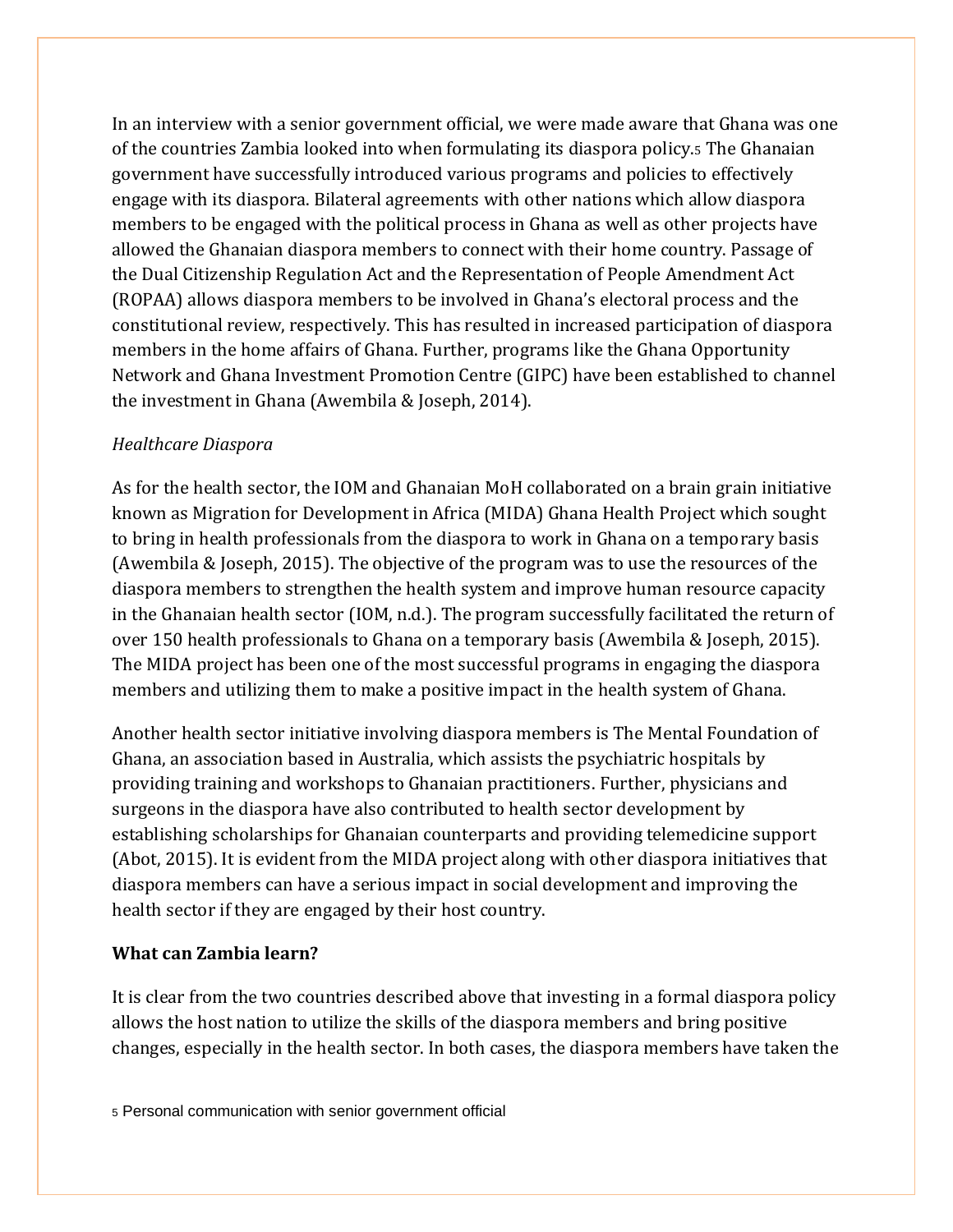lead to solve some of the issues facing their home nation. In India, the highly skilled diaspora members changed the landscape of the Indian health sector by providing cuttingedge health services and creating an entire industry of medical tourism. Meanwhile, in Ghana, policies which specifically target health professionals in the diaspora proved to be successful in addressing the human resource crisis of Ghanaian the health sector. Zambia is no different; it has highly qualified diaspora members and at the same time faces a significant human resource crisis in its health sector. Thus, Zambia should recognize from these countries that utilizing its diaspora members through formalized programs can be useful in addressing some of the issues in the health sector as well as overall national development. Hence, Zambia should mobilize resources to formalize a diaspora policy with clear rules of engagement between the government and its diaspora members.

# **Methodology**

In order to learn more about the Zambian diaspora and the diaspora engagements in the health sector, we conducted a literature review, interviewed relevant stakeholders, and created and disseminated a survey to Zambians living abroad. All components of this research were in collaboration with the Southern African Institute for Policy and Research (SAIPAR) and the Zambian Governance Foundation (ZGF). The literature review consisted of information on the history of diaspora engagement in Zambia and the current migration profile as well as the benefits and challenges to diaspora engagement. Journal articles were reviewed to understand the consequences of migration on the health sector and problems due to the shortage of healthcare workers in Zambia. A brief analysis was also conducted on the diaspora engagement policies in both India and Ghana to understand the importance of a formalized diaspora policy.

Interviews were conducted with 13 relevant stakeholders including healthcare workers in the diaspora, healthcare workers in Zambia and policy makers. Stakeholders were contacted either through email or phone call. Interviews were conducted both in person and over the phone, depending on the location of the interviewee. A range of stakeholders were interviewed including representatives from the Ministry of Foreign Affairs (MOFA), University of Zambia School of Medicine, Resident Doctors Association of Zambians (RDAZ), Ministry of Commerce, Trade and Industry (MCTI), Association of Zambian Nurses UK (AZNUK), Ministry of Health (MOH), University Teaching Hospital (UTH) and others. Handwritten notes were taken during all of the interviews and several of the interviews were recorded upon receiving permission from the person being interviewed. In the interest of protecting the anonymity of the interviewees, their names have not been used in this paper. The data gathered from the interviews is presented in the findings section to understand both the benefits and challenges of diaspora engagements in the health sector in addition to providing recommendations for further diaspora participation.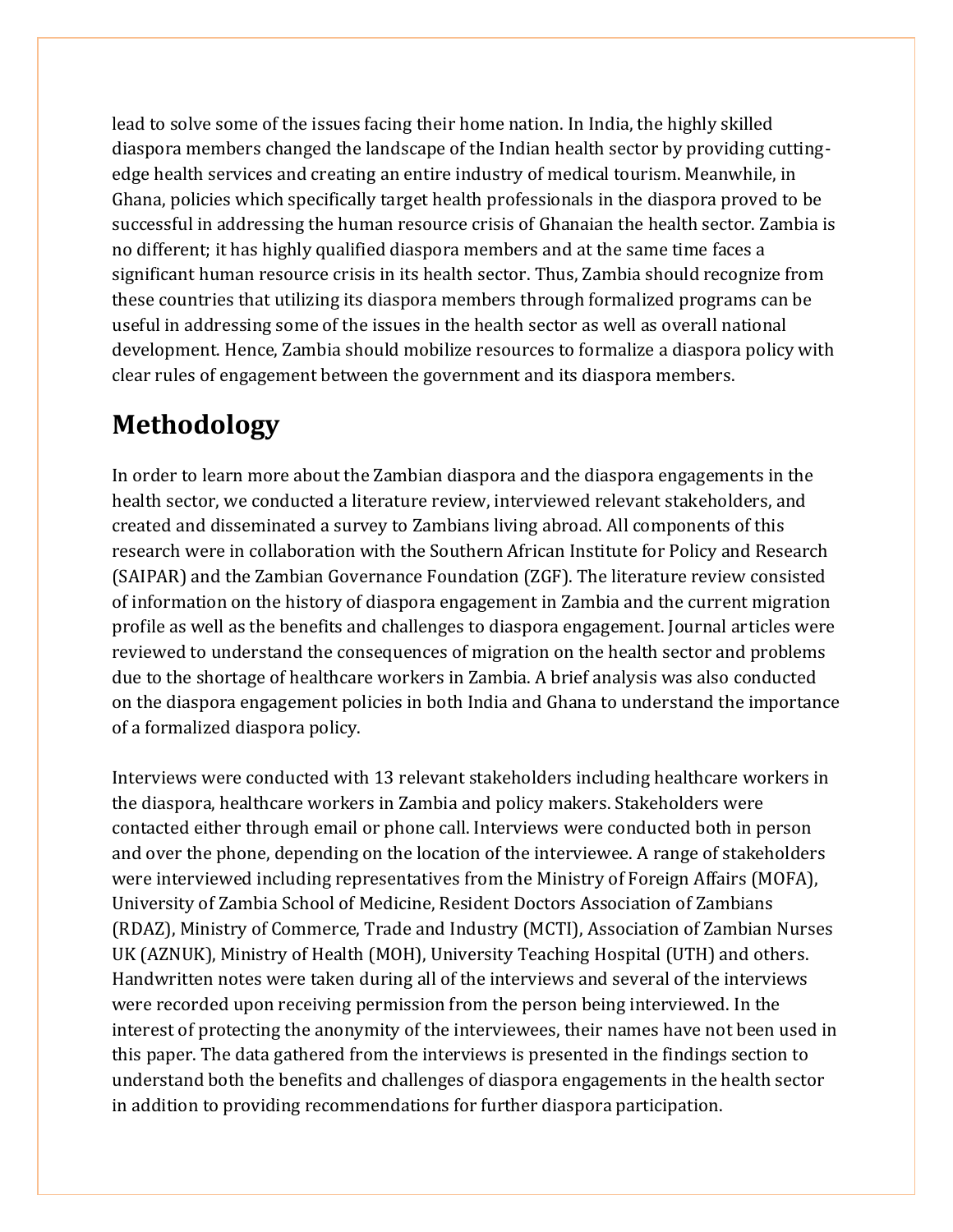A Survey Monkey survey was utilized to gain a better understanding of the location of the diaspora members as well as their interests in engaging in future development projects in Zambia. The online survey comprised of total of 22 questions and could be completed within 5 minutes. The exact survey questions can be found in *Appendix B.* The survey link was distributed through email, Facebook messages and ZGF's social medical platforms and its weekly newsletter. The recipients were found through various sources including Facebook pages of Zambian Associations around the world, stakeholder interviews and ZGF's partner organizations. The identity of survey respondents was kept anonymous. The data was analyzed using Survey Monkey and interpreted through charts and graphs.

This qualitative field research was conducted during June and July of 2018 in Lusaka, Zambia.

# **Findings**

This section will describe the findings from our survey as well as provide an overview of the diaspora engagements in the health sector. The survey results were used to help us gain a better understanding of the current giving trends of diaspora members and their interests in participating in future engagement projects. The health sector findings provide examples of diaspora engagements that are currently happening in Zambia. The examples are used to understand the benefits of diaspora engagements as well as provide insights into the barriers to engagement.

# **Survey Results**

This survey provided a better understanding of the giving spirit of Zambians living abroad as well as their interests in participating in future development projects. In order to understand the current philanthropy activity of participants, we asked respondents if they are involved in any philanthropy efforts in Zambia. Survey results showed that 50% of respondents are involved in philanthropy. Additionally, most respondents answered they provide financial support to certain people/organizations in Zambia through informal channels. Over 80% of respondents send money to immediate family members and 67.5% send money to extended family members. People also send money to friends, community organizations and churches. Only 10% of people said they did not send money to Zambia. These results show the giving spirit of Zambians abroad. This giving spirit can be used as a benefit to diaspora engagement by channeling the financial resources needed for development projects.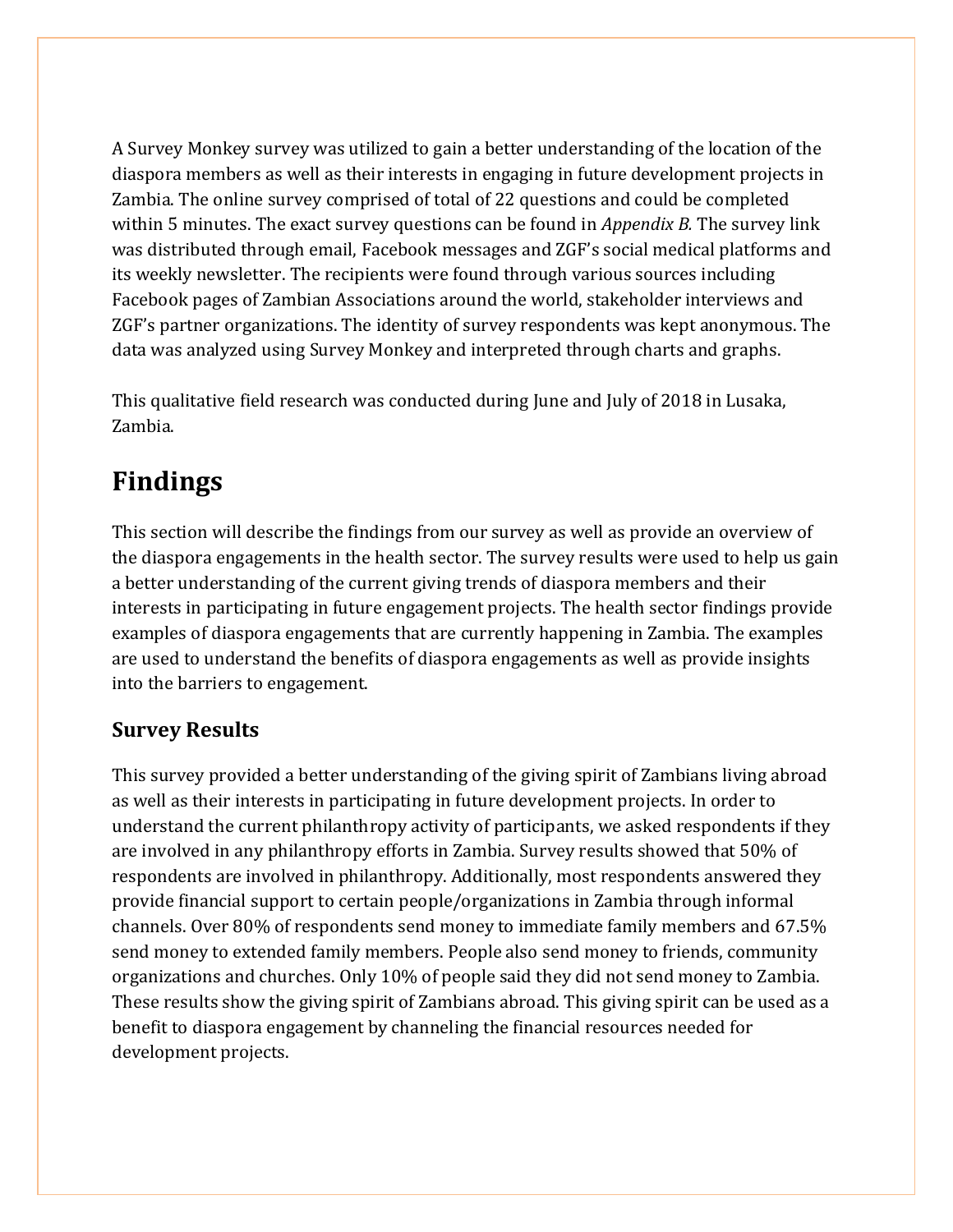In terms of interests in development projects, the top three causes respondents are most interested in supporting include: Education, Health Care Provision, and Women's Associations. The breakdown of the results can be seen in *Appendix C*. Understanding these preferences is important for creating engagement opportunities that will both appeal to and align with the interests of diaspora members. Additionally, we found it interesting to see health care provision ranked within the top three priority causes for members of the diaspora as our paper focused on engagement in the health sector. This result seems promising to us as we have already seen many diaspora led engagements taking place in the health sector through our fieldwork. Further, knowing there is interest in this field shows the potential for even more engagements to happen in the future.

## **Benefits of Diaspora Engagements in the Health Sector**

*"In order to reverse the shortage of nurses in Zambia, we who left the country should be able to actually put something back." - Representative from AZNUK*

As found through our survey results and stakeholder interviews, health care provision is one of the main areas of interest for the diaspora members. While emigration of health workers creates challenges in the health sector due to the loss of human resources, the health sector can still benefit from workers in the diaspora through many different ways. Zambians living abroad are highly attractive skilled workers as they already understand the Zambian systems and are familiar with the local cultures and languages. Thus, diaspora members who return to Zambia for work can be easily integrated into their respective fields. This gives diaspora members a unique advantage compared to other international workers. Additionally, our research has shown that members of the diaspora feel connected to Zambia as their home and are passionate about giving back. A quote describing this connection is as follows:

*"We feel obliged, our association feels that we need to provide a platform where we should be able to support nurses by mentoring them, by looking at patient pathways, looking at career pathways, things like that." -Representative from AZNUK*

In this section, the report will describe the benefits which members of the diaspora can bring to the health sector through various engagement initiatives. The health sector benefits through various channels including knowledge and skills transfers, social benefits, financial benefits and population benefits. The information presented was found through interviews with various health professionals both in Zambia and abroad.

#### **Knowledge Transfers**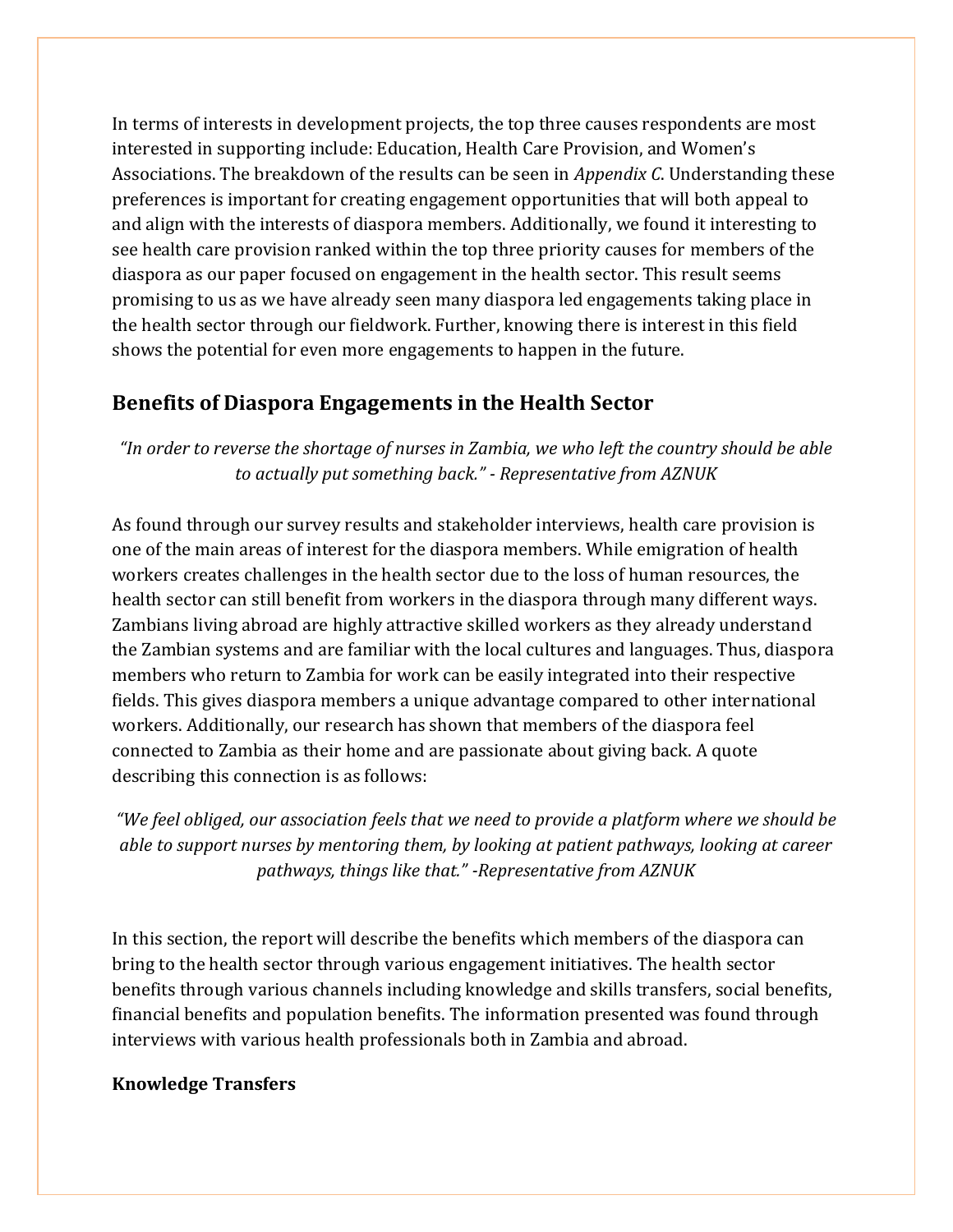Knowledge transfers are critical to bridging the gaps in the health sector. Members of the diaspora each have different educational and professional backgrounds compared to medical professionals in Zambia. This provides an opportunity for each party to learn from the other. The three major types of knowledge transfers discovered through our research are teaching and training, medical education and health systems strengthening. Increased knowledge in each of these areas proves to be an asset to the health sector in various ways.

#### *Training*

One of the challenges the Zambian health sector faces is the lack of specialty trained doctors. Since specialties are lacking, patients must seek care in these specialty fields abroad. Those who cannot afford to receive treatment abroad either learn to cope with their illness or simply lose their lives. For example, Zambia is lacking heart specialists which means that any patient needing heart treatment must receive care abroad. Recently to remedy this problem, the MoH purchased state of the art equipment to build a catheterization laboratory at the University Teaching Hospital (UTH). However, a lack of cardiothoracic surgeons and other health care professionals has led the lab to be deserted for more than two years.<sup>6</sup> In order to prevent problems like this from happening, Zambian health specialists abroad can use their resources to help train Zambian doctors in various specialties. The methods of training can range from a knowledge transfer through research papers or telemedicine support to a skills transfer through hands-on training.<sup>7</sup>

A similar type of knowledge transfer is already being implemented in Zambia by The Association of Zambian Nurses UK (AZNUK). One of the objectives of the Association is to "create a platform to exchange knowledge and skills".<sup>8</sup> Currently, AZNUK is in the early stages of implementing a project to support a renal dialysis unit in Ndola, Zambia. As first steps of the project, the Association is hosting doctors from Zambia in the United Kingdom to show them the renal care unit there. This will allow the Zambian doctors to understand the types of equipment and space required for such units.<sup>9</sup> The creation of this unit in Zambia will be beneficial to the health sector as it fulfills one of the specialty areas that is lacking. However, once the unit is constructed, there must be continued engagements to train Zambians to work in this type of specialty field.

#### *Medical Education*

- <sup>6</sup> Personal communication with representative from UNZA School of Medicine
- <sup>7</sup> Personal communication with representative from AZFTD
- <sup>8</sup> Personal communication with representative from AZNUK
- <sup>9</sup> Personal communication with representative from AZNUK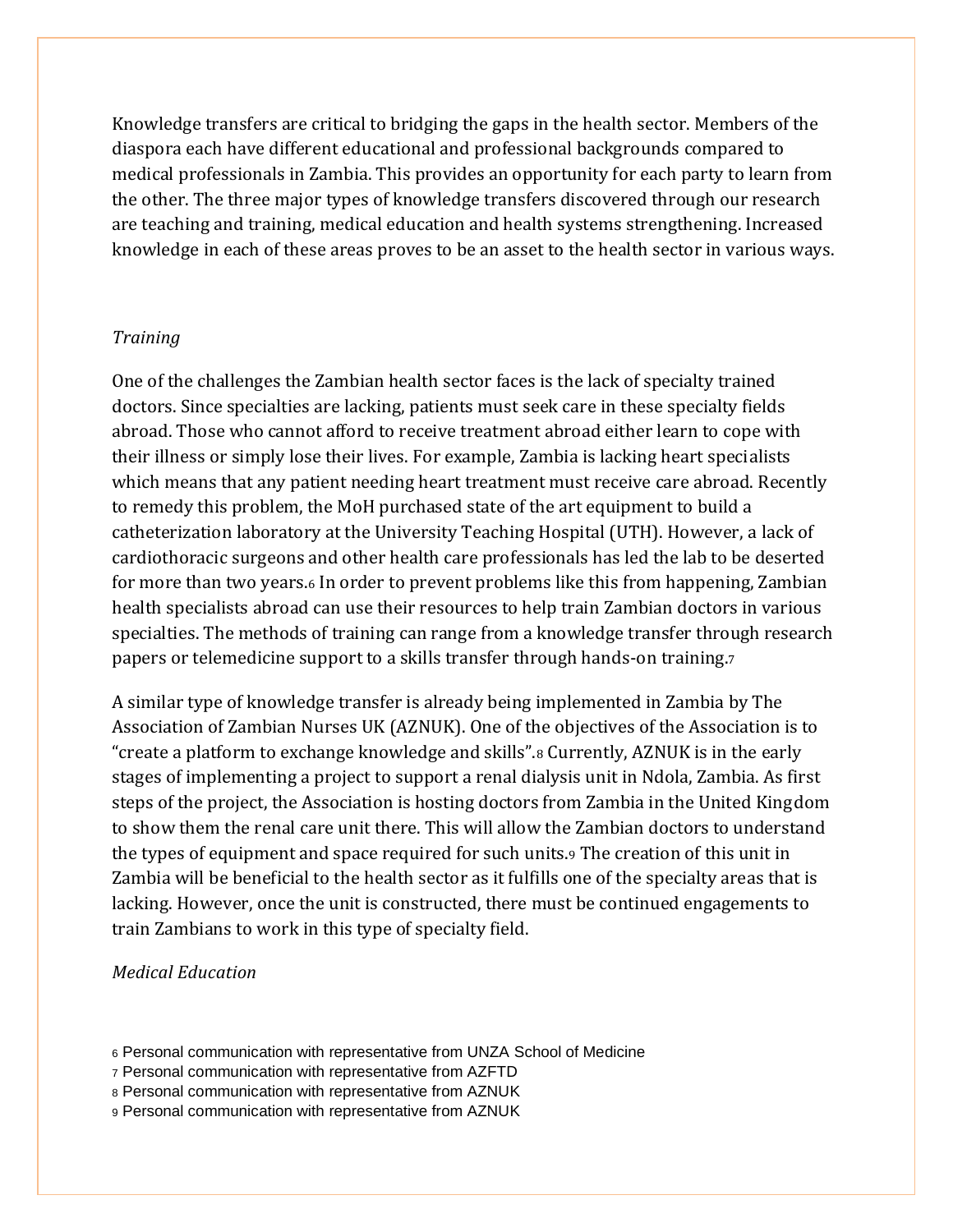Another challenge in the health sector is the insufficient medical training in Zambia.<sup>10</sup> Thus, medical students benefit through learning from the highly educated diaspora. Our research findings have come across different ways which diaspora members have been educating medical students. First, several Zambian medical professionals from Europe have come to guest lecture at the medical schools in Zambia.<sup>11</sup> There have also been diaspora members who have helped with curriculum and exam development at the medical schools.<sup>12</sup> Second, Zambian medical professionals living abroad come to Zambia to teach hands-on skills to professionals in the hospital.<sup>13</sup> Third, health exchange programs are being implemented through various universities abroad which allow Zambian medical students to go for training and then return home to work in Zambia.<sup>14</sup> These types of exchange programs are made possible through the coordination efforts of diaspora members.<sup>15</sup> Finally, some medical students have mentors abroad with whom they conduct research. At the UNZA School of Medicine, there are currently students conducting research with advisors in the USA.<sup>16</sup> Each of these opportunities for medical students to gain more knowledge and experience are investments which will pay off once the students graduate and are working professionals in the health sector.

#### *Health Systems Strengthening*

The health sector can also benefit from the knowledge and skills of Zambians who have been trained and/or have worked in destination countries. Because professionals in the diaspora have high levels of skills and extensive experience working with other health systems, they are able to transfer their knowledge to help improve the Zambian health sector based on the guidelines of other countries. For example, the AZNUK is beginning a project to improve the nursing ward at UTH. Zambian nurses practicing in the UK are working with the nurse director in Lusaka to create a nursing ward at UTH based on the UK standards. The Zambian nurses in the UK will help to create guidelines for training and management procedures. If the model ward works for UTH, AZNUK will continue this project at other hospitals in Zambia.<sup>17</sup> This type of knowledge transfer is a method for health systems strengthening because improving the standards of medical facilities and practices will allow for better quality of care.

#### **Social Benefits**

- <sup>10</sup> Personal communication with representative from BU and UTH
- <sup>11</sup> Personal communication with representative from UNZA School of Medicine
- <sup>12</sup> Personal communication with representative from BU and UTH
- <sup>13</sup> Personal communication with representative from RDAZ
- <sup>14</sup> Personal communication with representative from AZNUK
- <sup>15</sup> Personal communication with representative from UNZA School of Medicine
- <sup>16</sup> Personal communication with representative from UNZA School of Medicine
- <sup>17</sup> Personal communication with representative from AZNUK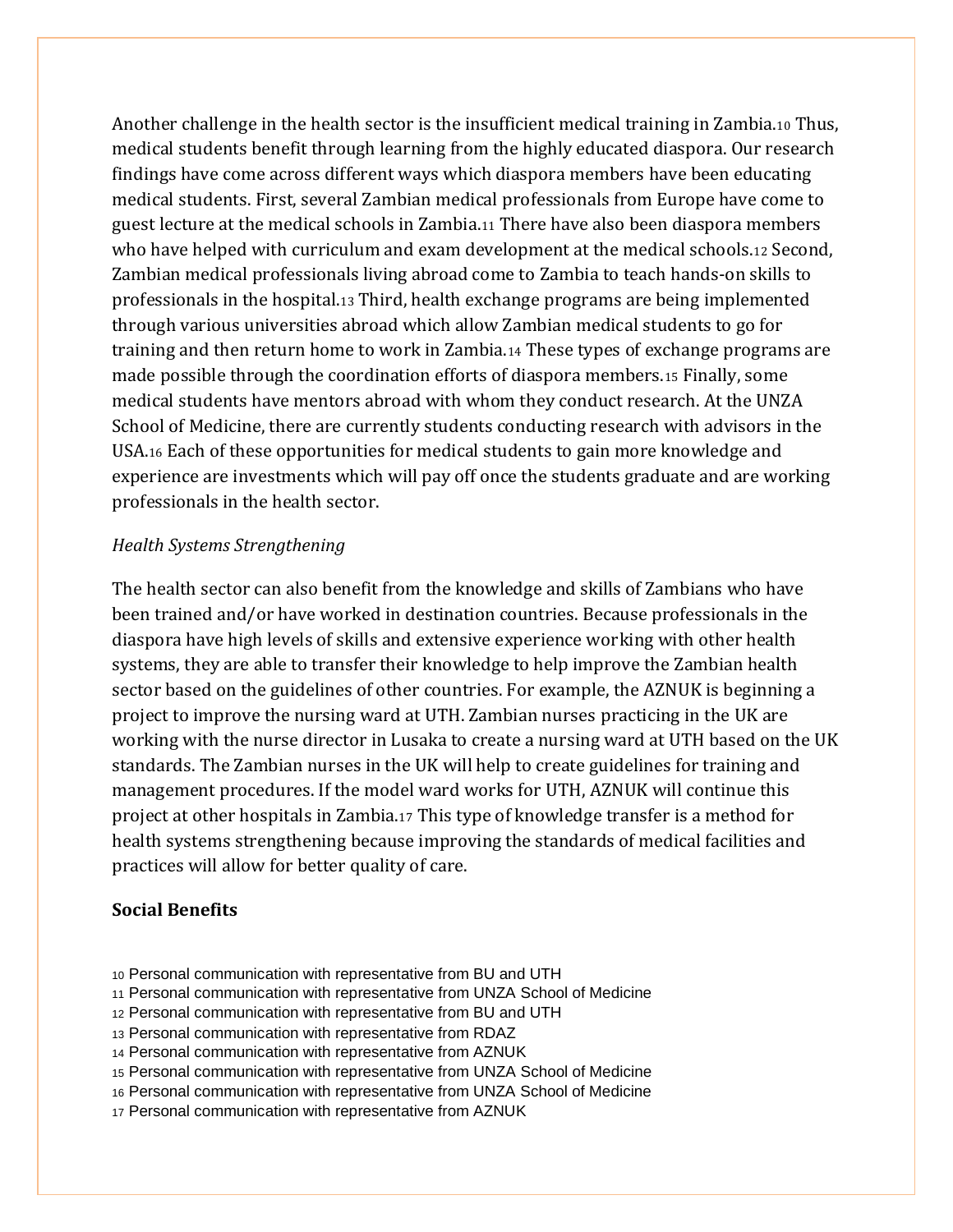The social aspect of diaspora engagement allows Zambia to get involved in the global conversation on health. As shown above, Zambia can largely benefit from having counterparts all over the world. Diaspora engagements can help to make these connections. The specific social benefits discussed in this section include forming international connections and partnerships as well as gaining a larger national presence.

#### *Partnerships*

International partnerships are important for encouraging collaborations between health professionals with a variety of skills. Much of the knowledge and skills transfers mentioned above are made possible because of partnerships.<sup>18</sup> One example of a collaboration project is between a university in the United States and a teaching hospital in Zambia. Zambian professor from Appalachian State University is spearheading the process of initiating collaboration between Levy Mwanawasa University Teaching Hospital and health institutions in the USA and South Africa. These collaborations will involve bringing medical, basic sciences and health school professors, residents and medical students to Levy for teaching, seminar presentations, research and technology transfers. The professor commented on the potential of this project saying, "These collaborations will hopefully improve the overall quality of health delivery in Zambia.".<sup>19</sup> This project would not have been possible without the initiation of the Zambian professor in the diaspora to form this partnership.

#### *Global Presence*

Zambians in the diaspora can also add Zambia into the global conversation on health problems. For example, a Zambian doctor from the UTH went to work abroad in Italy. There he was talking to his counterparts about the challenges Zambia faces in ensuring surgical procedures are safe. After this conversation, some of his coworkers decided to come to Zambia to perform several surgeries.<sup>20</sup> The doctors who came to perform the surgeries were not Zambians themselves, but this is still considered to be a type of diaspora engagement because they would not have come to Zambia or known about these problems if it was not for the Zambian doctor. This is just one example of the benefits of gaining a global presence. It shows that having Zambians working in all parts of the world can encourage more support for Zambia.

<sup>18</sup> Personal communication with representative from MOH

<sup>19</sup> Personal communication with representative from ASU

<sup>20</sup> Personal communication with representative from AZFTD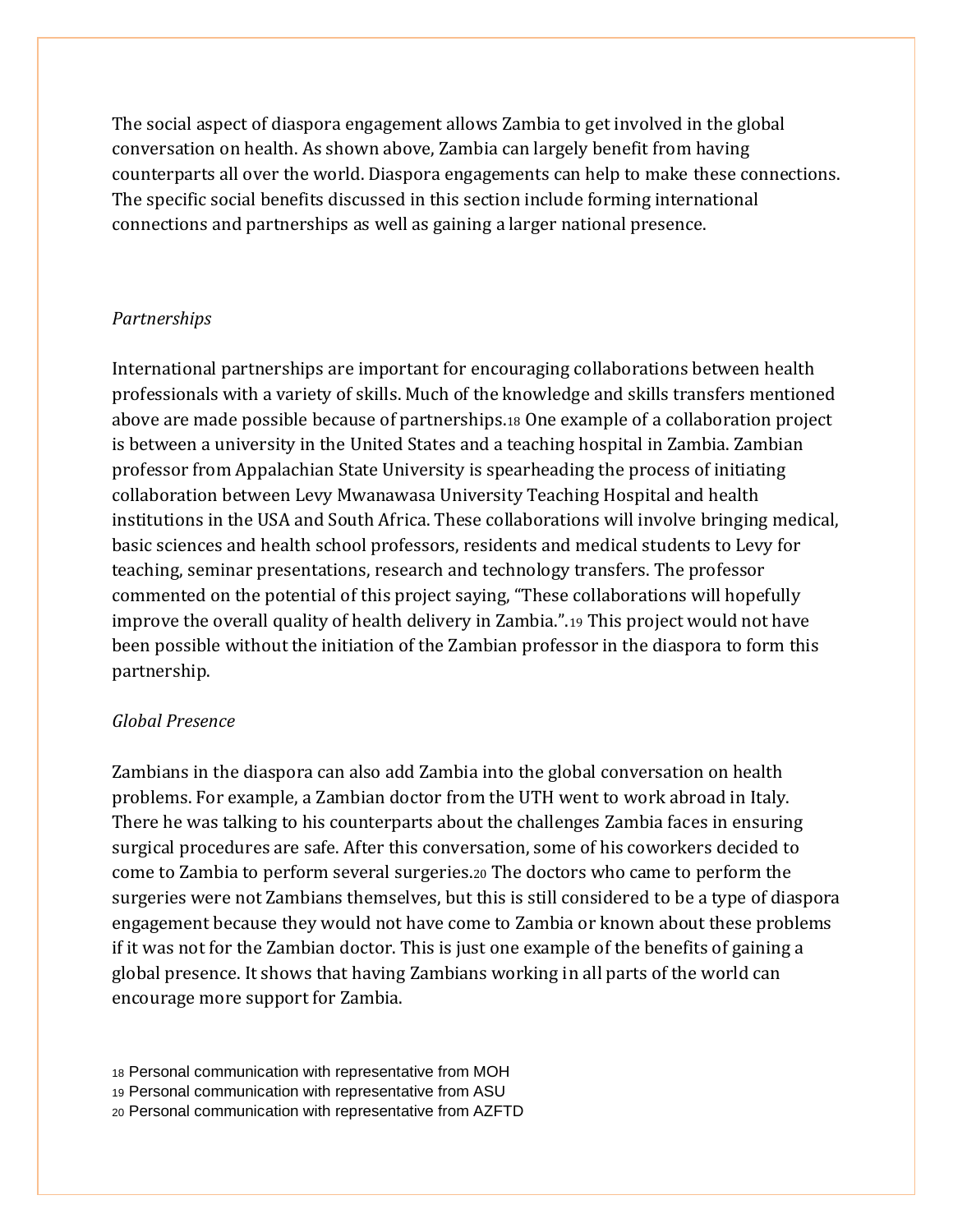#### **Financial Benefits**

An integral part of diaspora engagements are the financial benefits which the diaspora members can bring to their host nation. One of our stakeholders returned to Zambia with the aim of opening a business which channels the financial resources of the Zambian diaspora and invests them in projects in Zambia. The individual is currently working with Zambians in the diaspora to fund a low-end health insurance scheme that deals with basic health needs. His hope is that the insurance will prevent Zambians from waiting until they are extremely sick to go to the hospital and also promote overall population health.<sup>21</sup> Such initiatives by diaspora members are bringing in capital into Zambia and promoting economic growth.

Further, diaspora members who are citizens or permanent residents in their destination countries have the ability to access or apply for funds/grants in their country of residence. Such grants can be used to initiate health focused research projects in Zambia.<sup>22</sup> Thus, encouraging the diaspora to tap into such resources is key.

#### **Population Benefits**

A large part of diaspora engagement efforts include recruiting diaspora members to return home. The diaspora members are highly sought after due to their education and work experiences. If Zambians in the diaspora return home either permanently or temporarily, they can add more skills and labor into the workforce. Specifically, the health sector hugely benefits from the return of medical professionals because these workers help to fill the gaps caused by healthcare worker shortages.<sup>23</sup> Even if Zambians abroad only return to Zambia for a short period of time to engage in some form of work, it still considered to be a population benefit.<sup>24</sup> The benefits not only come from having more workers in country, but also from having professionals engage in work globally. These engagements can assist in knowledge transfers in addition to spreading Zambian culture and influence.

## **Barriers to Diaspora Engagement**

Diaspora engagement efforts have proved to be impactful in the health sector. Even when diaspora members return to Zambia for a short period, they have a large impact on the lives of Zambians either through medical camps, workshops, lectures or as informal

- <sup>21</sup> Personal communication with representative from ZADNEX
- <sup>22</sup> Personal communication with representative from RDAZ
- <sup>23</sup> Personal communication with representative 2 from UNZA
- <sup>24</sup> Personal communication with representative from MCTI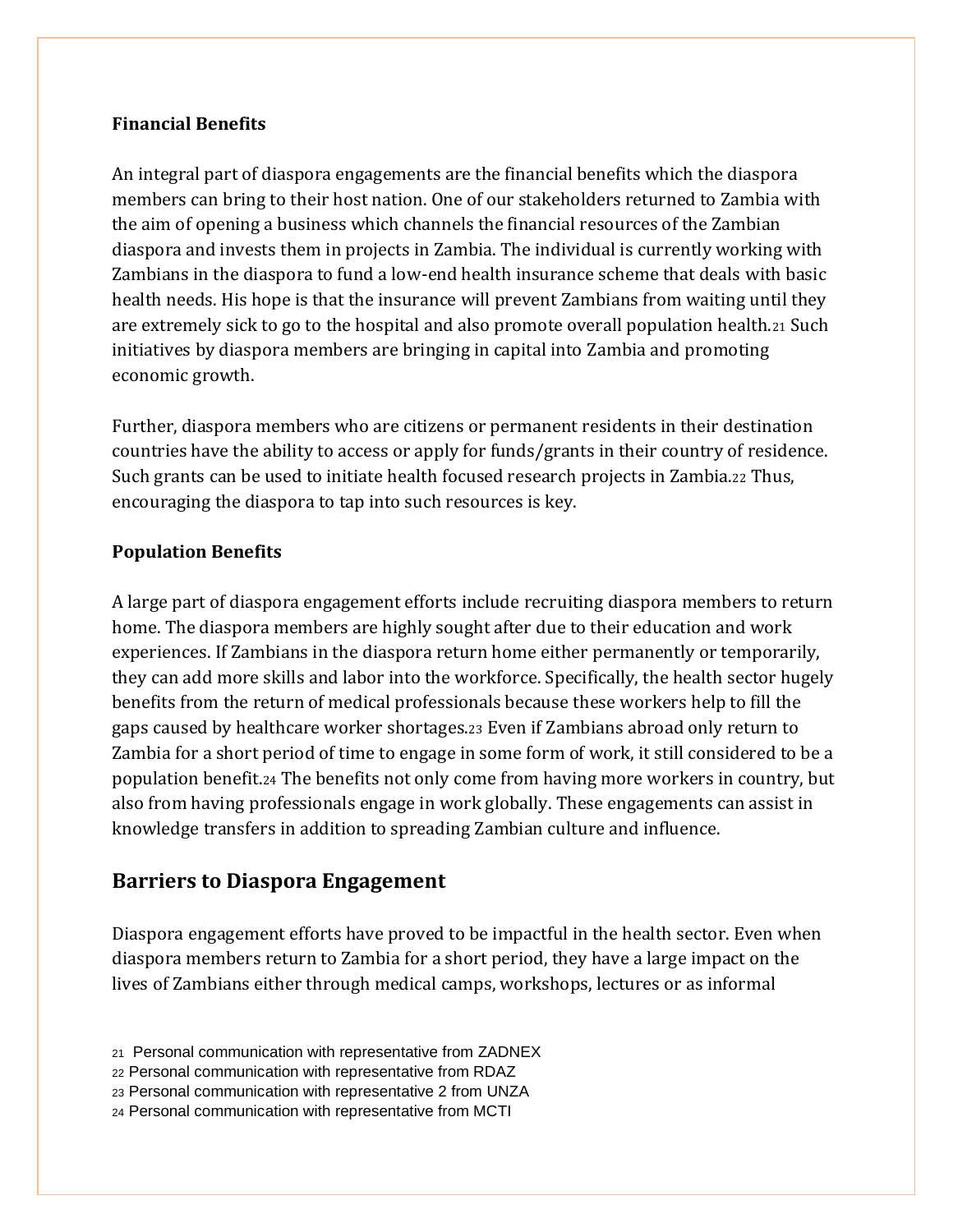consultants. However, these engagements are not always easy. In fact, our research has found there to be many barriers to diaspora engagement. These barriers range from a variety of factors including person constraints to systematic challenges. This section will describe each of these barriers in hopes of gaining a better understanding of them in order to improve future diaspora engagements.

#### *Time and Money*

The majority of the informal diaspora engagement projects are completed on a voluntary basis. This means participants dedicate their hard earned free time to such engagements with no compensation for their efforts. Some full-time working professionals may not even have free time to dedicate to these projects.<sup>25</sup> Further, Zambia's culture puts an emphasis on family life which means that people are more likely to fulfill their free time with their family responsibilities rather than diaspora engagement projects.<sup>26</sup>

Some diaspora engagement projects also require Zambians to return to Zambia for a certain period of time. In order to do this, participants must take time off from their careers. This is not feasible for many people as they cannot go without pay or do not have enough vacation days.<sup>27</sup> There are also many fees attached to the cost of travel and accommodations in country. These fees either must be paid by the individual visiting or the host organization. Additionally, for diaspora engagement in the health sector, another added barrier is the cost of the registration fees for a valid medical license in Zambia. The Health Professions Council of Zambia (HPCZ), an association responsible for licensing, has recently increased this fee from 3,000 ZMK to 15,000 ZMK.<sup>28</sup> This sharp increase in cost has made it harder for organizations to host diaspora members which discourages them from engaging in hands-on work in Zambia.<sup>29</sup> This fee must be paid regardless of the length of time the person is staying, and it must be renewed annually if the person will be practicing medicine in Zambia for more than one year at a time. This poses as a significant barrier because it deters the participation of Zambians abroad from returning to Zambia.<sup>30</sup>

#### *Funding*

Diaspora engagement projects require funds to be both implemented and sustained. One of the biggest challenges to informal engagements is there is no structure to sustain projects

- <sup>25</sup> Personal communication with representative from RDAZ
- <sup>26</sup> Personal communication with representative from MCTI
- <sup>27</sup> Personal communication with nursing student in the diaspora
- <sup>28</sup> Personal communication with returned diaspora member
- <sup>29</sup> Personal communication with representative from UNZA School of Medicine
- <sup>30</sup> Personal communication with returned diaspora member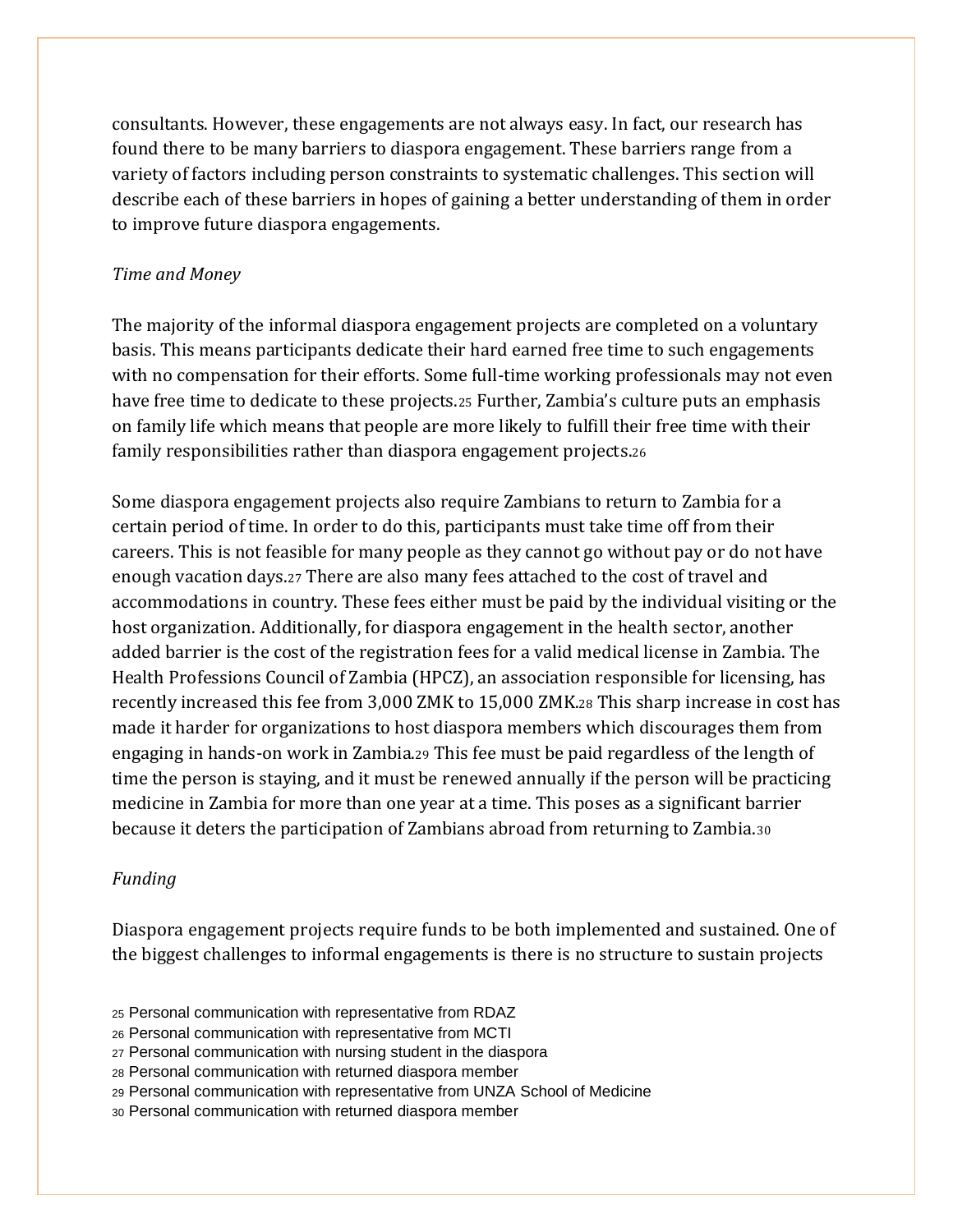once members of the diaspora either complete their stay in Zambia or finish their implementation efforts. Additionally, once initial funding runs out, many projects are left behind or aborted because of the lack of funding needed to proceed. For example, in an interview with a medical researcher, the researcher explained many research projects remain incomplete once the grant ends.<sup>31</sup> This is problematic because the research no longer goes to use because the project was left uncompleted. However, if there was a system to help renew grants or give the project to a new researcher than this time and work would not go to waste.

Additionally, funding is needed for accommodations and compensation for the members of the diaspora who are coming temporarily to work in Zambia. One of the main barriers listed above is that these people are not able to go without pay for the time they are in Zambia or are not able to pay for the travel costs. In order to remedy these problems and provide incentives for people to come, the host organization in Zambia should pay for these costs. For example, when Zambians abroad come to guest lecture at the UNZA School of Medicine, they are provided with a place to stay and given a stipend for their travel needs in country.<sup>32</sup> By providing these funds, it not only incentives members of the diaspora to return, but it also makes it financially possible.

#### *Communication Channels*

In order for diaspora projects to be carried out, members of the diaspora must communicate with relevant stakeholders in Zambia. For example, if a policy change was to be made in the health sector, the MoH must be contacted. It is challenging for Zambians abroad to gain contact with the appropriate people and convince those people to help with their project.<sup>33</sup> There is often no focal contact which means it usually takes many tries before reaching the right person. Additionally, even if these people are reached, Zambians abroad still may face resistance towards starting new projects as well as setbacks which discourage them from continuing on with their project.<sup>34</sup>

#### *Returning to Zambia*

The diaspora members face many challenges when deciding to return home for work. Most people are reluctant to move back to Zambia because they do not want to leave their family members or the life they have built behind.<sup>35</sup> Beyond this, moving to Zambia means

<sup>35</sup> Personal communication with representative from MCTI

<sup>31</sup> Personal communication with representative from RDAZ

<sup>32</sup> Personal communication with representative from UNZA School of Medicine

<sup>33</sup> Personal communication with returned diaspora member

<sup>34</sup> Personal communication with representative from AZFTD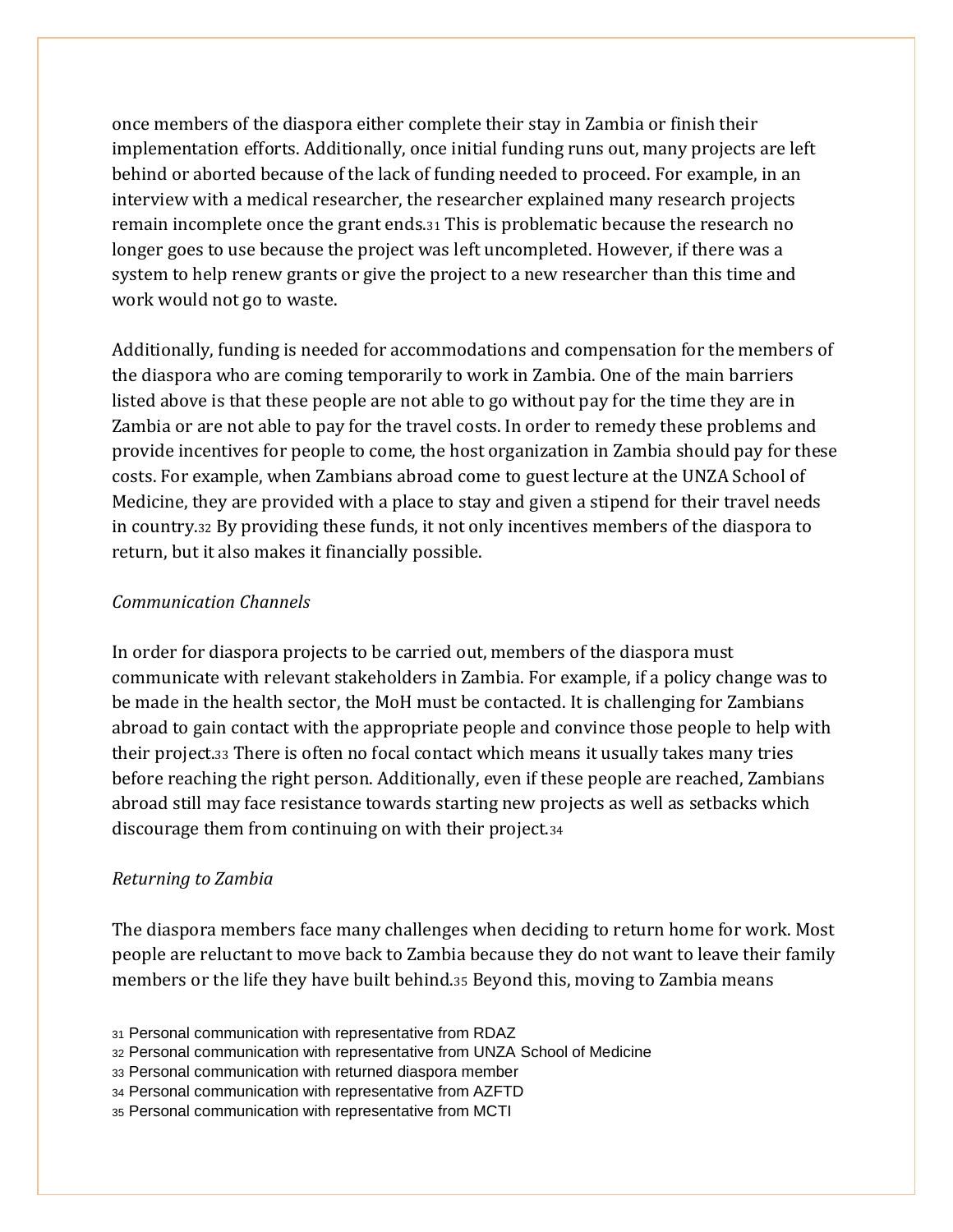starting over in terms of finding a new job. Specifically in the health sector this can be challenging due to the highly political process of becoming employed by the MoH. For example, a diaspora member who held several top ranking positions during their career in UK, remained jobless for 18 months upon returning to Zambia. That period of joblessness depleted both their savings and confidence. Additionally, the individual contended that people viewed their qualifications and experience as a "threat". The individual eventually accepted a position much lower for someone of their credentials which was a difficult adjustment.<sup>36</sup> This represents the ground reality for even those diaspora members who come back with a wealth of knowledge and expertise.

Another challenge when returning home for work is that many of the skills and qualifications professionals gain abroad are not transferable.<sup>37</sup> In the health sector, there are only basic job positions because of the limited resources. This makes it harder for Zambians to follow the same career paths they had abroad which can be frustrating and even a reason to return back to their destination country.

#### *Expectations of the Diaspora*

It is important to realize while the diaspora is educated and have much to contribute, they should be aware of the expectations with which they enter Zambia. While diaspora members are attractive workers due to their understanding of Zambian culture and language, they must not forget there are certain cultures and customs of work that are markedly different from those abroad. As noted during two of our stakeholder interviews, diaspora members get frustrated quickly in Zambia as they look for similar work environments as abroad.<sup>38</sup> Many diaspora members have even returned to Zambia only to return back to their host country because of these frustrations. They must be willing to adapt to these different environments in Zambia if they want to succeed.

## **Research Implications**

Through our research we have learned that the diaspora members have the skills, knowledge and financial capacity to aid the development of Zambia. Further, the diaspora members are eager and willing to participate in engagement projects. However, various barriers have prevented sustainable diaspora initiatives in Zambia from taking place. Thus, we have created a list of suggestions to address some of the barriers and harness the

<sup>37</sup> Personal communication with representative 1 from UNZA

<sup>36</sup> Personal communication with returned diaspora member

<sup>38</sup> Personal communication with returned diaspora member and representative 1 from UNZA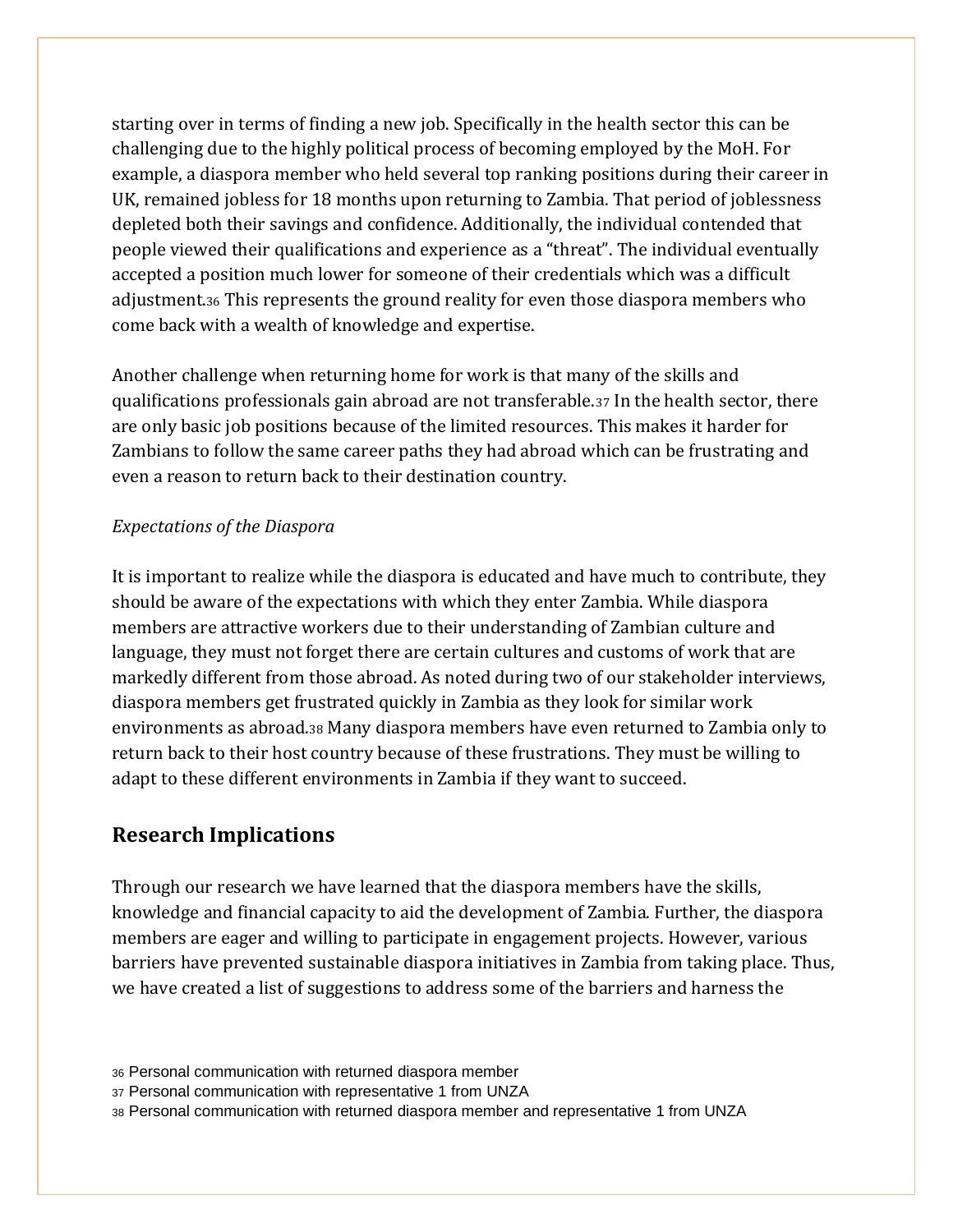benefits from successful diaspora engagements. These recommendations should be understood within the limitations of our study.

#### **Recommendation 1: Implement a Formalized Structure for Diaspora Engagement**

Through a comparative policy analysis of India and Ghana, we see the power of investing in diaspora members and the need for a formalized structure to do this. There are no established structures to facilitate diaspora engagements or to make the process simple for Zambians abroad to engage. Through our literature review and stakeholder interviews, it is evident that Zambia has highly qualified health professionals including doctors, nurses and researchers, among others in the diaspora. It is vital that the government sets up a structure which can lure these professionals to be of aid to the Zambian health sector.

## **Recommendation 2: Create Structure for Absorbing and Promoting the Return of Skilled Workers**

There is currently no structure for absorbing and promoting the return of skilled workers. As mentioned earlier in our paper, one of the issues in the Zambian health sector is the lack of specialized health professionals. However, even when specialists come to practice in Zambia, the MoH is often unable to give them a job. An interviewee shared that when a highly qualified Zambian cardiothoracic surgeon returned to Zambia, the MoH was unable to employ the surgeon.<sup>39</sup> Such instances are huge setbacks for the entire health sector especially when there are large gaps in specialty fields. This is just one example of the many stories we encountered of highly qualified professionals coming back to Zambia only to return home frustrated and disappointed.

Further, if a qualified health professional is interested in returning to Zambia, they must complete many steps before they are allowed to practice. Even once the required steps are complete, it is often still a long waiting process before the MoH is actually able to offer a job to the candidate.<sup>40</sup> It is frustrating for professionals to return to Zambia only to be unemployed. The government and the MoH should work to make it easier for these health professionals to practice in Zambia without having to navigate through extreme bureaucracies and long waiting times. One way to do this would be through signing a Memorandum of Understanding (MoU) with other nations to recognize the degrees of skilled professionals upon return to Zambia. This would encourage diaspora members to work in Zambia as they can easily be integrated into the system.

<sup>39</sup> Personal communication with representative from UNZA School of Medicine <sup>40</sup> Personal communication with representative from AZFTD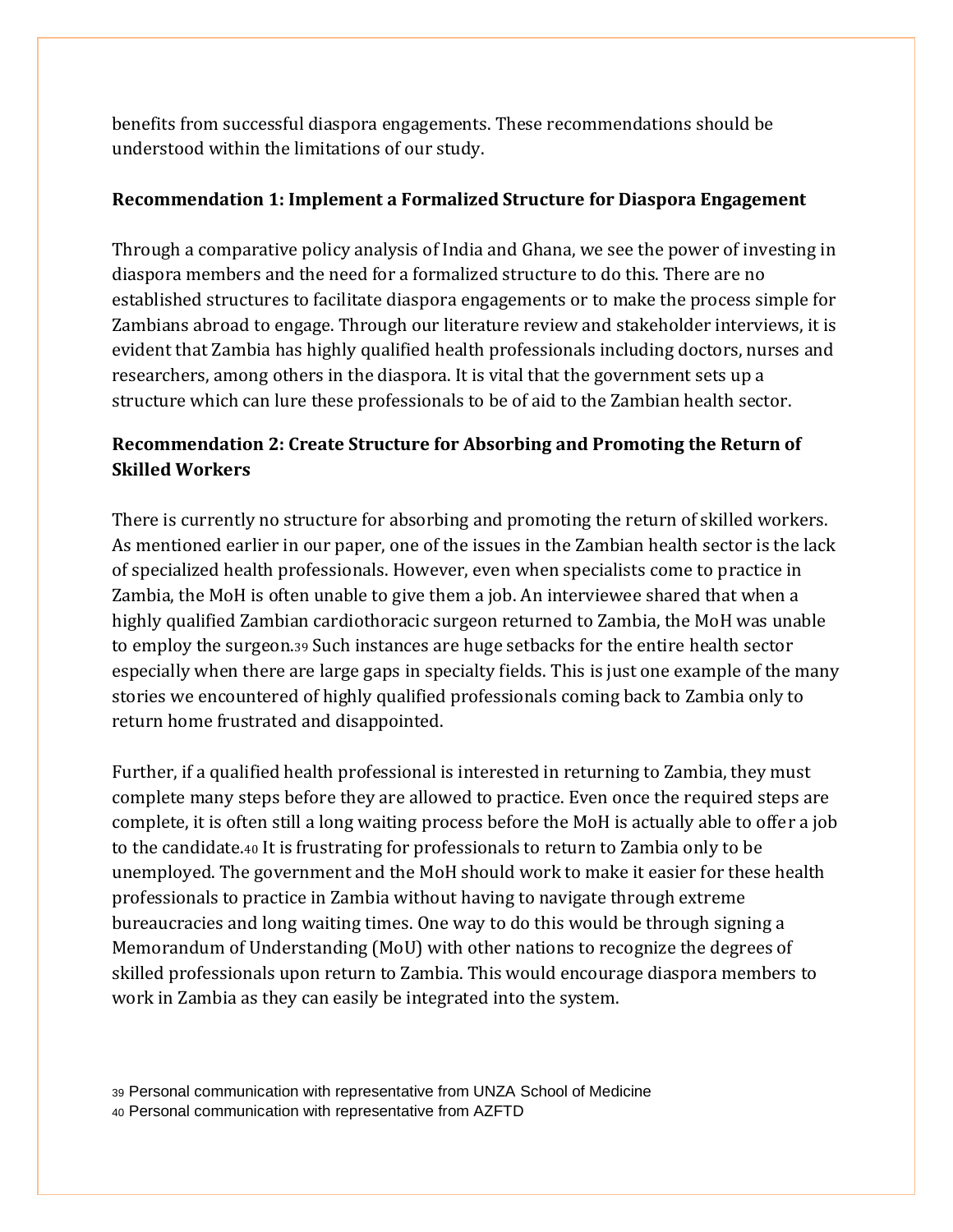#### **Recommendation 3: Form Clear Communication Channels**

One of the challenges to initiating and implementing diaspora engagement projects is the lack of clear communication channels. Diaspora members are unable to communicate with the relevant people needed to move forward with such engagement projects. In order to improve communication and prevent frustration, clear communication channels must be set up. Establishing diaspora engagement offices overseas can be a highly effective mode of communication. These overseas offices would be connected to a designated diaspora engagement office in Zambia. These offices can assist diaspora members with information regarding opportunities for employment and investment along with facilitating diaspora engagement projects. The office can also provide an online platform as a way of supplying information and connecting with other diaspora members. Overall, the offices should aim to provide fast and easy communication with the members of the diaspora for any of their queries or requests.

#### **Recommendation 4: Institute Mechanism for Tracking the Diaspora**

While conducting our research, we found a lack of cohesive and comprehensive data on Zambians abroad. This is problematic because Zambia cannot utilize the potential of Zambians abroad if they do not know where they are located or how to communicate with them. Thus, we recommend the government invest in a better tracking mechanism for migration. The comprehensive data on the diaspora members should be placed in a centralized database to provide easy access for future references. The data should also be updated on a regular basis to track the movement of diaspora members. This data will allow the government to more easily effectively implement a diaspora policy, create channels of robust communication and tap into the power and potential of diaspora.

A centralized information system will also be helpful for the health sector as there are many health professionals in the diaspora. The creation of an online portal for health professionals with voluntary registration could be a good way for health professionals in Zambia to connect with those abroad. The portal would be used as a think tank for sharing ideas as well as a platform for networking and collaboration amongst the Zambian diaspora members in the health profession around the globe. This mechanism will not only aid in tracking the healthcare professionals in the diaspora but also act as a channel for communication and knowledge transfer.

#### **Recommendation 5: Build a Sense of Belonging and Pride**

*"We must generate purpose around a sense of belonging." -Representative from MCTI*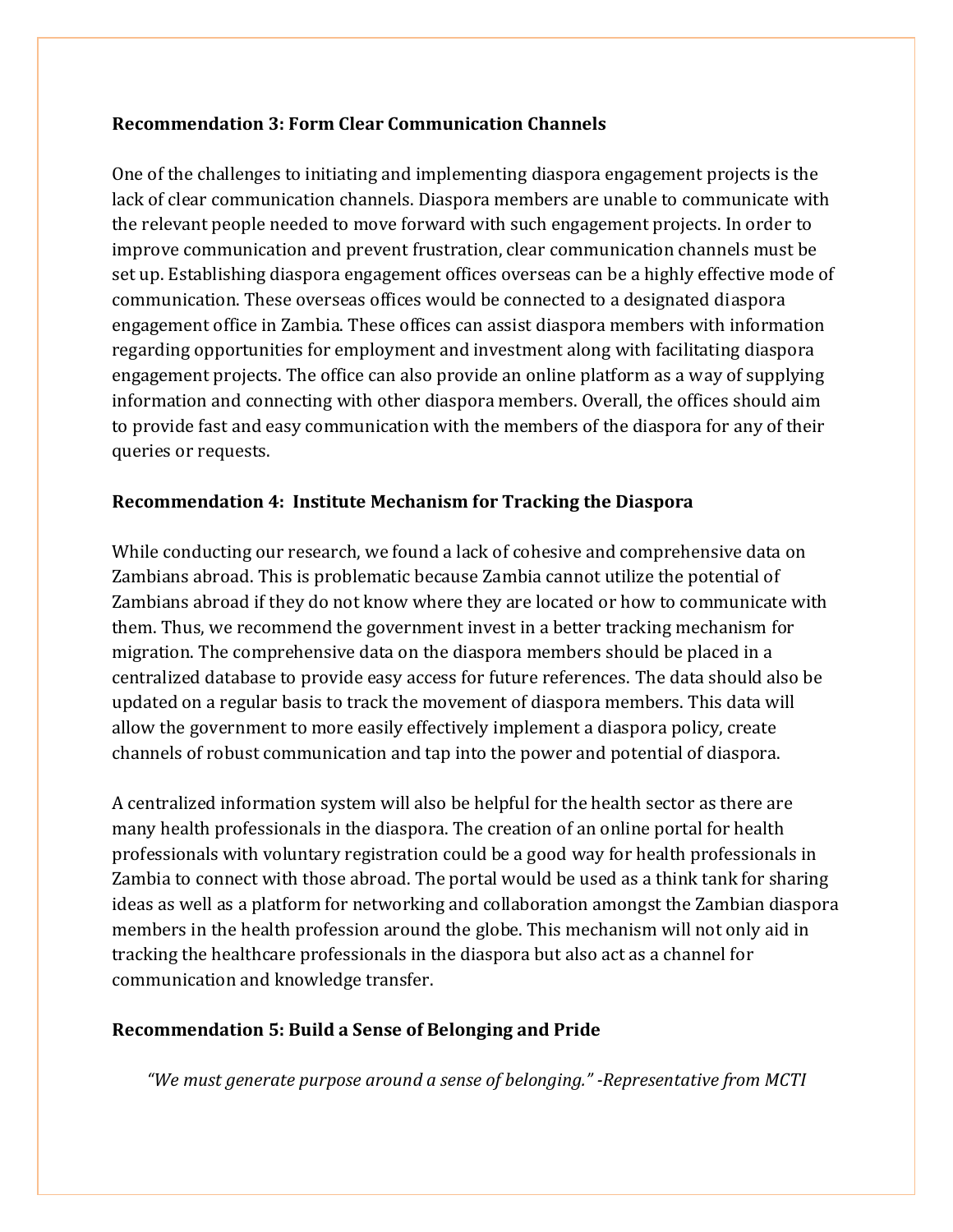Pride and a sense of belonging motivates diaspora members to be involved with their home country. For example, in India, there is growing sense of belonging and patriotism within the diaspora members which stems from initiatives such as the annual conferences to the "Know India" program (Ranjan, 2015). During the annual India diaspora conference, India gives out awards for its eminent diaspora personalities (Ranjan, 2015). These awards help to promote a sense of pride as well as provide incentives for diaspora members to get involved in engagement initiatives. Zambia should take similar steps to invest in promoting avenues that cultivate patriotism within its first and second generation diaspora members. The act passed by Zambian government to provide dual citizenship is a step in the right direction. The next step would be to involve the diaspora members in politics, the economy and the social development of Zambia.

#### **Recommendation 6: Incentivize Diaspora Engagement**

For diaspora engagement initiatives to be sustainable and successful, both Zambia and the members of diaspora must mutually benefit from such engagements. Our research has shown Zambia gains extensive benefits from the current diaspora engagements, however, we were unable to find many benefits for the diaspora members. Because of this, we suggest Zambia create incentives to encourage further diaspora engagements. One way of incentivizing diaspora members could be through providing recognition and monetary rewards to the diaspora led projects that have been effective. This would not only incentivize diaspora members to continue their efforts but also increase a sense of belonging and appreciation amongst the diaspora members as mentioned above. Providing accommodation and compensation could also be an incentive for diaspora members as majority of the projects are self-funded. Regardless of the type of incentive Zambia decides to implement, any incentive will be beneficial in ensuring the diaspora members get involved with engagement projects.

#### **Recommendation 7: Engage with the Diaspora Regularly**

When the former President of Zambia visited Cambridge University, he urged the diaspora members in the UK to return home and use their skills to further the development of Zambia. Inspired and motivated by this speech, one of our interviewees returned to Zambia.<sup>41</sup> This example shows the power of recruiting the diaspora members as they do want to give back to their home country. Thus, the Zambian government must be proactive in engaging diaspora members both in their country of residence as well in Zambia. Regular engagement can happen through a variety of ways. Some potential ideas include hosting annual diaspora conferences, visiting and speaking with diaspora members and fostering a

<sup>41</sup> Personal communication with returned diaspora member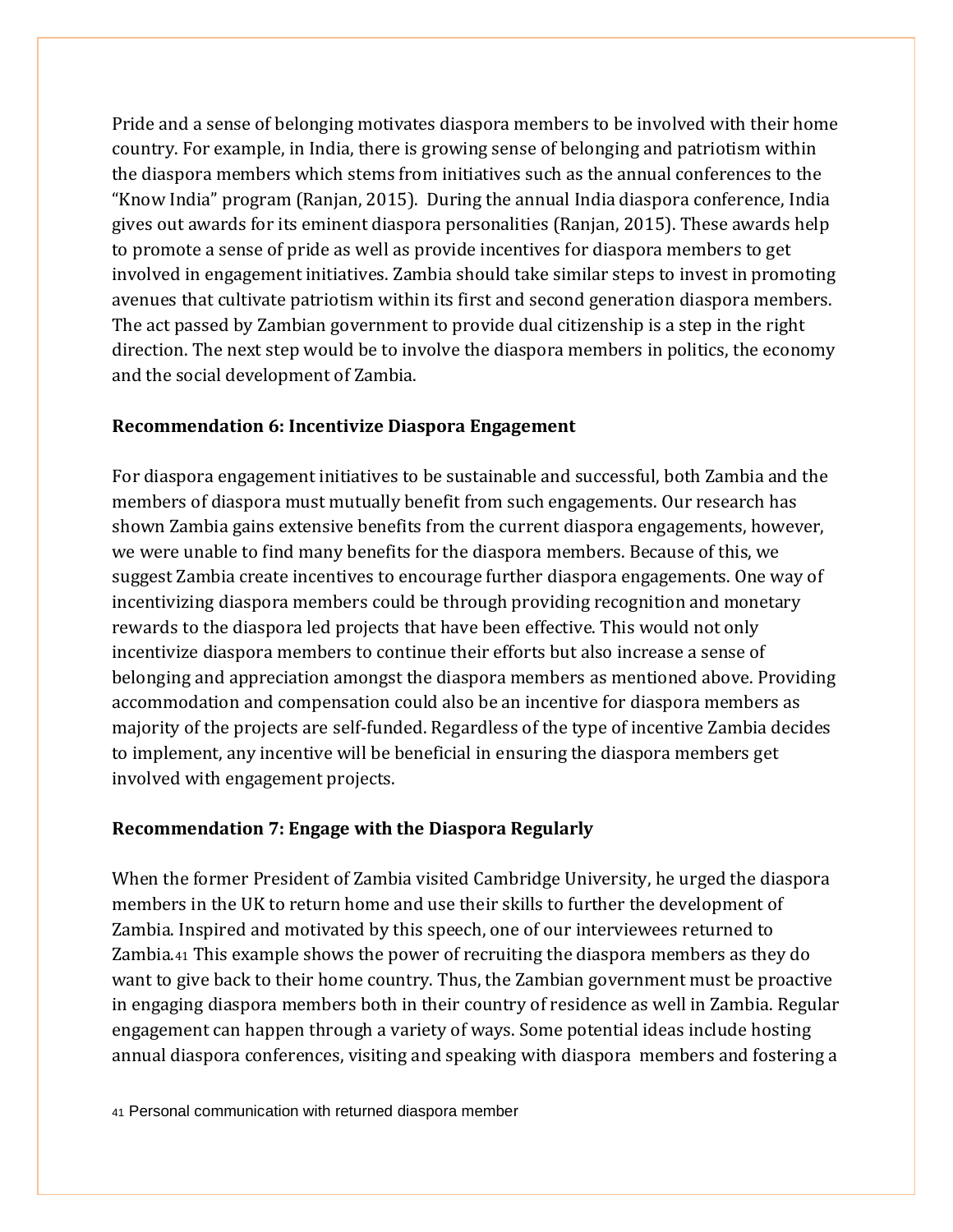strong connection between proposed diaspora offices and Zambian associations abroad. It is important to listen and act on the suggestions diaspora members present as it will build trust and a sense of importance among them. This will show diaspora members that their skills and expertise are wanted as part of the development efforts in Zambia.

# **Conclusion**

Our research has shown that members of the diaspora are highly qualified, well trained and have a wealth of experience in their respective fields. Additionally, Zambians abroad have demonstrated both a giving spirit and interest in giving back to Zambia. Thus, it is imperative for Zambia to tap into the potential of the Zambians abroad to put their resources to use. Specifically in the health sector, the brain drain of health professionals has left severe gaps in the health system of Zambia. Members of the diaspora can help to fill these gaps through many channels including knowledge transfers, financial benefits, social connections and relocation back to Zambia.

While diaspora engagements can be extremely beneficial to Zambia, this type of engagement is not always easy. There are barriers to motivating the diaspora members to participate in these projects. Additionally, even if diaspora members want to participate, there are many barriers to their participation including time commitments, funding issues, lack of communication channels and challenges to relocation. All of these challenges have prevented Zambia from gaining the full potential of the diaspora members.

After understanding these barriers, we have created a list of suggestions for furthering future diaspora engagements. The first issue that must be addressed is the lack of a formalized engagement policy. If there is a policy to clearly define the terms of engagement between the Zambian government and the Zambians abroad, it would help to facilitate engagement between both parties. Additionally, we suggest incentivizing and engaging the diaspora members through recognitions and financial compensation. However, it is also important to create an environment in Zambia which attracts diaspora members to return. This is especially important in the health sector where it is vital that the government continues to work towards increasing the health workforce, improving the working conditions and providing opportunities for advancement in academics and careers for health professionals. This will encourage diaspora members to return to work in the health sector as well as participate in engagements which can play a big role in aiding the overall development of the Zambian health sector.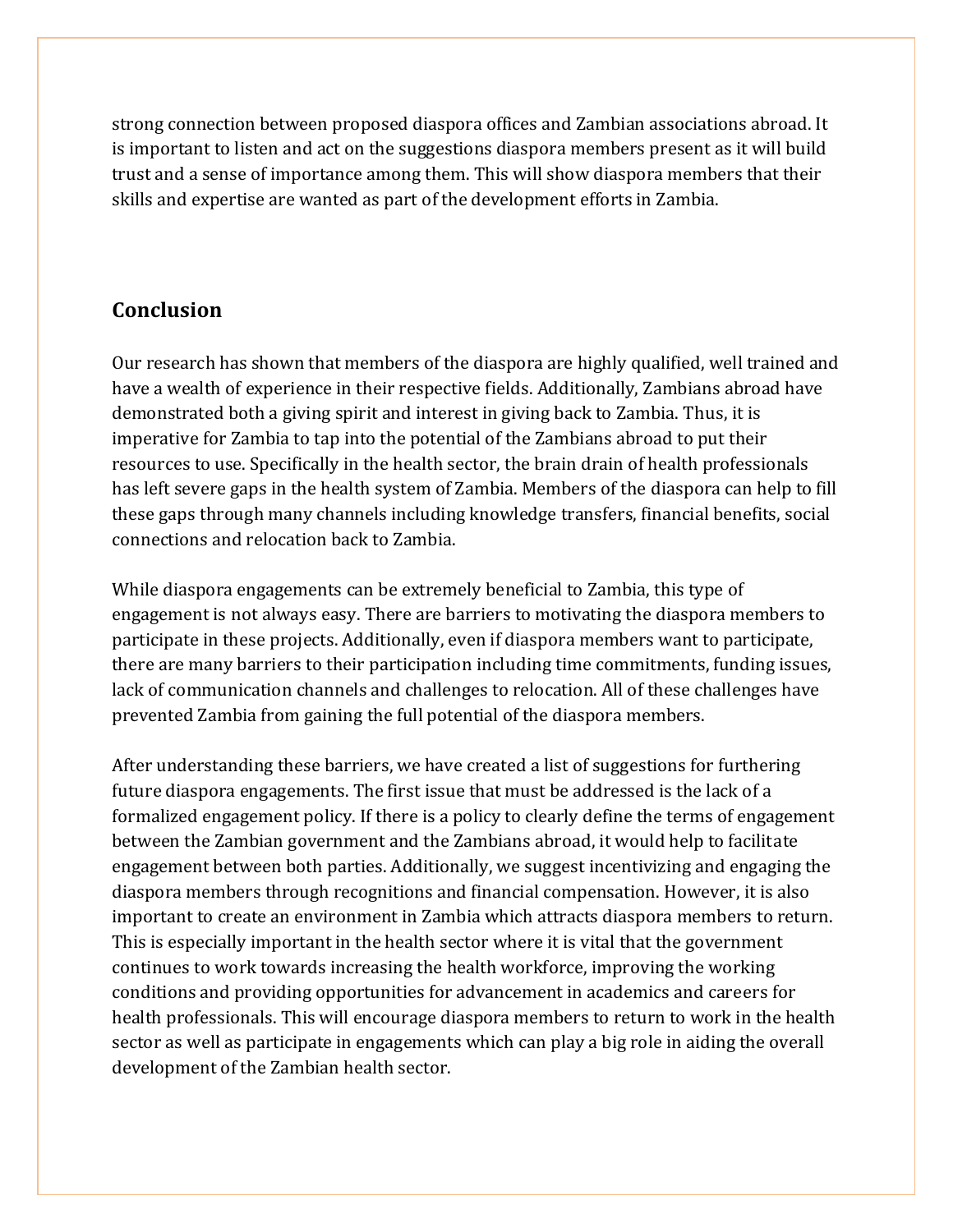To conclude, engaging diaspora members is time consuming and challenging, but the engagements can provide great benefits to Zambia. As shown through the examples of Ghana and India, a formalized diaspora policy can lead to overwhelmingly positive results. Thus, it is our hope that the soon-to-be launched diaspora policy in Zambia will harness the potential and power of diaspora members in aiding the development of Zambia as well as converting the brain drain of the health sector into a brain regain.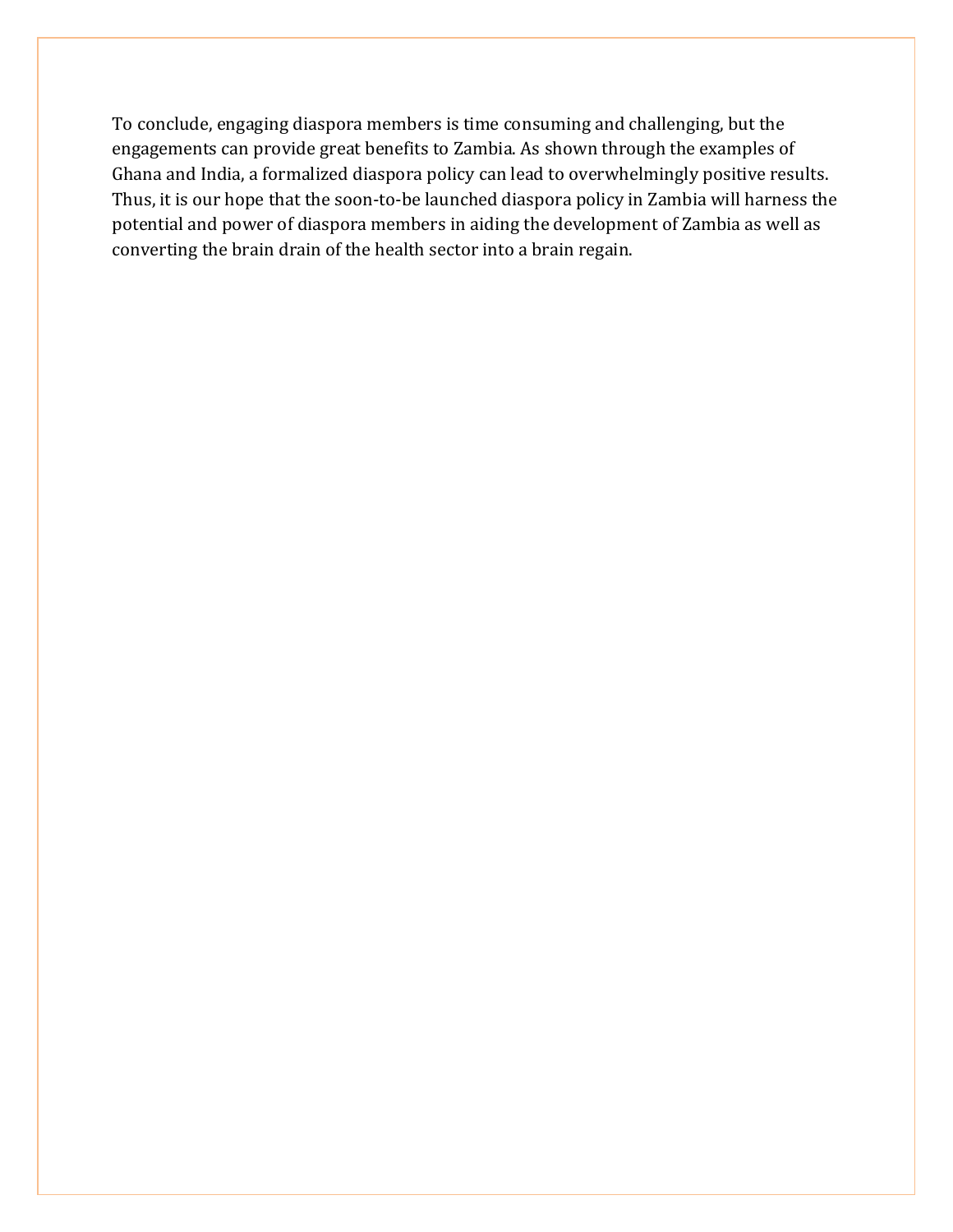## **References**

Abota, D.A.(2015, July). Engaging the Ghanaian diaspora towards national development: 2000-2014, Retrieved from University of Ghana, Legon.

[http://ugspace.ug.edu.gh/bitstream/handle/123456789/22718/Engaging%20the%20Gh](http://ugspace.ug.edu.gh/bitstream/handle/123456789/22718/Engaging%20the%20Ghanaian%20Diaspora%20towards%20National%20Development%202000%20%E2%80%93%202014%20-%20Douglas%20Ayamga%20Abota%20-%20Copy%20-%20Copy.pdf?sequence=1&isAllowed=y) [anaian%20Diaspora%20towards%20National%20Development%202000%20](http://ugspace.ug.edu.gh/bitstream/handle/123456789/22718/Engaging%20the%20Ghanaian%20Diaspora%20towards%20National%20Development%202000%20%E2%80%93%202014%20-%20Douglas%20Ayamga%20Abota%20-%20Copy%20-%20Copy.pdf?sequence=1&isAllowed=y)– [%202014%20-%20Douglas%20Ayamga%20Abota%20-%20Copy%20-](http://ugspace.ug.edu.gh/bitstream/handle/123456789/22718/Engaging%20the%20Ghanaian%20Diaspora%20towards%20National%20Development%202000%20%E2%80%93%202014%20-%20Douglas%20Ayamga%20Abota%20-%20Copy%20-%20Copy.pdf?sequence=1&isAllowed=y) [%20Copy.pdf?sequence=1&isAllowed=y](http://ugspace.ug.edu.gh/bitstream/handle/123456789/22718/Engaging%20the%20Ghanaian%20Diaspora%20towards%20National%20Development%202000%20%E2%80%93%202014%20-%20Douglas%20Ayamga%20Abota%20-%20Copy%20-%20Copy.pdf?sequence=1&isAllowed=y)

Aikins, K., & White, N. (2011). *Global Diaspora Strategies Toolkit* (Publication). Dublin: Diaspora Matters.

Amin, M., & Mattoo, A. (2007). Migration From Zambia : Ensuring Temporariness Through Cooperation. *World Bank Policy Research Working Papers,* 1-34. doi:10.1596/1813-9450- 4145

Awumbila, M & Joseph K.T, (2015). Diaspora and Migration Policy and Institutional framework Ghana Country report. Retrieved from [http://cadmus.eui.eu//handle/1814/33403](http://cadmus.eui.eu/handle/1814/33403)

Chaunga, C. (2018, March). Analysis of Dual Citizenship in Zambia (Rep.). Retrieved July, 2018, from Policy Monitoring and Research Center website: [http://www.pmrczambia.com/wp-content/uploads/2018/03/PMRC-Analysis-of-Dual-](http://www.pmrczambia.com/wp-content/uploads/2018/03/PMRC-Analysis-of-Dual-Citizenship-in-Zambia.pdf)[Citizenship-in-Zambia.pdf](http://www.pmrczambia.com/wp-content/uploads/2018/03/PMRC-Analysis-of-Dual-Citizenship-in-Zambia.pdf)

IOM Department of Migration Management. Diaspora Engagement Projects in the Health Sector. Retrieved from<https://diaspora.iom.int/sites/default/files/infosheet/dehpo.pdf>

How Apollo Hospitals' Prathap Reddy became the Ambani of healthcare. (2014, April 10). Retrieved from [https://www.firstpost.com/business/living-business/how-apollo](https://www.firstpost.com/business/living-business/how-apollo-hospitals-prathap-reddy-became-the-ambani-of-healthcare-1966965.html)[hospitals-prathap-reddy-became-the-ambani-of-healthcare-1966965.html](https://www.firstpost.com/business/living-business/how-apollo-hospitals-prathap-reddy-became-the-ambani-of-healthcare-1966965.html)

ISfTeH - International Society for Telemedicine and eHealth. (n.d.). Retrieved from [https://www.isfteh.org/about/dr.\\_prathap\\_c\\_reddy](https://www.isfteh.org/about/dr._prathap_c_reddy)

Kaunda, S. (2013, June). *Exploring the Zambian Diaspora "Tapping into the Potential of the Zambian Diaspora".* Policy Monitoring and Research Centre*.*

Kalipeni, E., Semu, L. L., & Mbilizi, M. A. (2012). The brain drain of health care professionals from sub-Saharan Africa: A geographic perspective. *Progress in Development Studies, 12*(2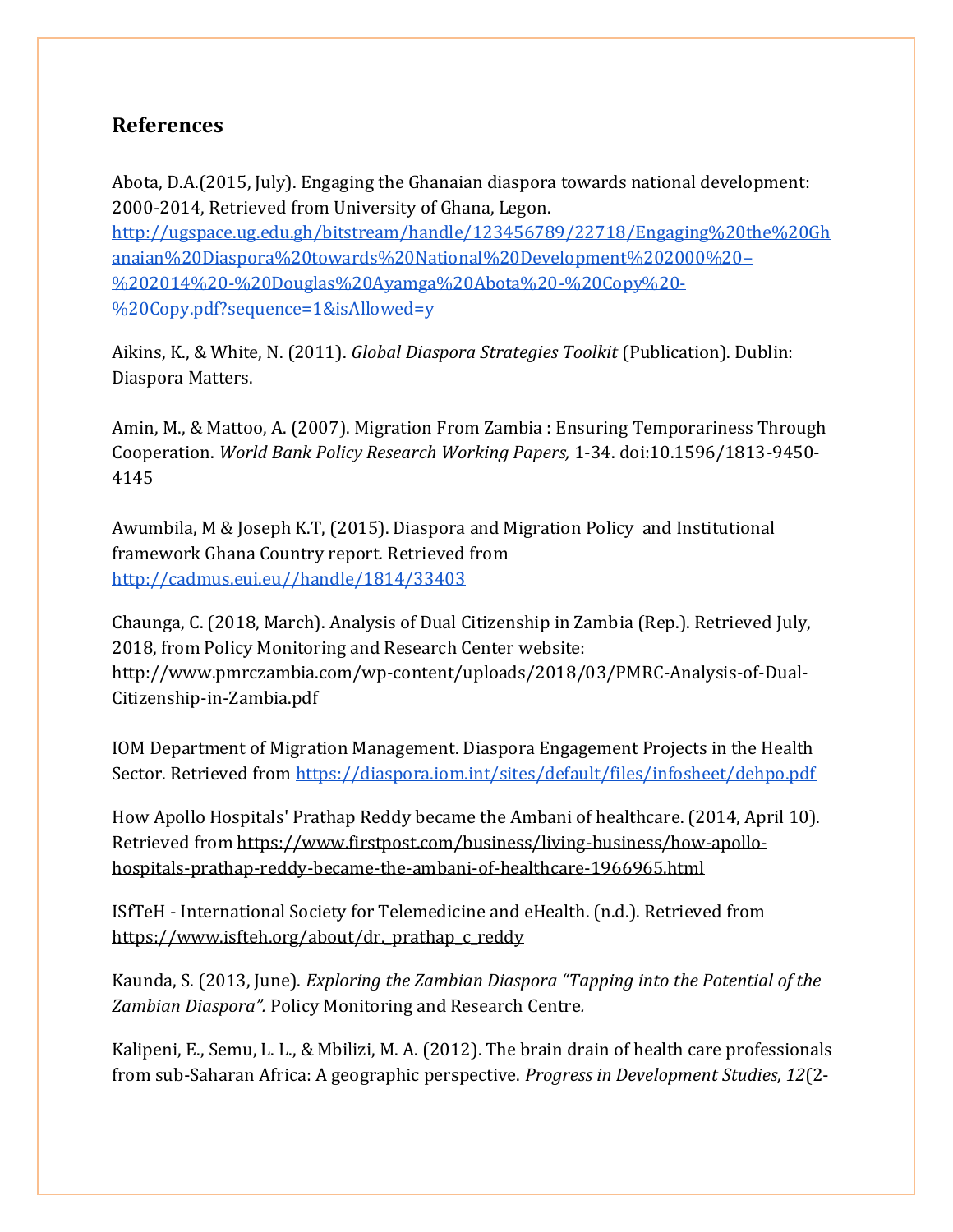3), 153-171. doi[:http://dx.doi.org.proxy.library.cornell.edu/10.1177/146499341101200305](http://dx.doi.org.proxy.library.cornell.edu/10.1177/146499341101200305)

Kyambalesa, H. (2017, August), August. Brain Drain: Causes, Effects, and Remedies. Retrieved from https://www.scribd.com/document/52685776/THE-BRAIN-DRAIN.

Lusale, D. (2007, May). The Brain Drain of Zambian health workers. Retrieved fro[m](http://www.medicusmundi.ch/de/bulletin/mms-bulletin/gesundheitspersonal-die-krise-uberwinden/human-resources-for-health-beyond-the-declarations-symposium-am-schweizerischen-tropeninstitut-21-maerz-2007/the-brain-drain-of-zambian-health-workers) [http://www.medicusmundi.ch/de/bulletin/mms-bulletin/gesundheitspersonal-die-krise](http://www.medicusmundi.ch/de/bulletin/mms-bulletin/gesundheitspersonal-die-krise-uberwinden/human-resources-for-health-beyond-the-declarations-symposium-am-schweizerischen-tropeninstitut-21-maerz-2007/the-brain-drain-of-zambian-health-workers)[uberwinden/human-resources-for-health-beyond-the-declarations-symposium-am](http://www.medicusmundi.ch/de/bulletin/mms-bulletin/gesundheitspersonal-die-krise-uberwinden/human-resources-for-health-beyond-the-declarations-symposium-am-schweizerischen-tropeninstitut-21-maerz-2007/the-brain-drain-of-zambian-health-workers)[schweizerischen-tropeninstitut-21-maerz-2007/the-brain-drain-of-zambian-health](http://www.medicusmundi.ch/de/bulletin/mms-bulletin/gesundheitspersonal-die-krise-uberwinden/human-resources-for-health-beyond-the-declarations-symposium-am-schweizerischen-tropeninstitut-21-maerz-2007/the-brain-drain-of-zambian-health-workers)[workers](http://www.medicusmundi.ch/de/bulletin/mms-bulletin/gesundheitspersonal-die-krise-uberwinden/human-resources-for-health-beyond-the-declarations-symposium-am-schweizerischen-tropeninstitut-21-maerz-2007/the-brain-drain-of-zambian-health-workers)

Ministry of Health, & Ministry of Community Development Mother and Child Health. (2015, June). *Mid-Term Review of the Implementation and Performance of the Revised National Health Strategic Plan 2011 - 2016* (Issue brief).

Mukanga, C. (2015, April 4). Diaspora Policy Formulation. Retrieved July, 2018, from http://www.zambian-economist.com/2015/04/diaspora-policy-formulation.html

Mupeta, F. (2018, May 17). Zambian Doctors strongly oppose Government ban on Public Health Workers doing private jobs. Retrieved from https://www.lusakatimes.com/2018/05/17/zambian-doctors-strongly-opposegovernment-ban-on-public-health-workers-doing-private-jobs/

Physicians for Human Rights. (2004). *An Action Plan to Prevent Brain Drain: Building Equitable Health Systems in Africa*.

Ranjan, Rakesh. (2015). Entrepreneurship in the Indian Diaspora. UGC e-PG-Pathshala-Sociology of the Indian Diaspora. Section V.

Schatz, J. J. (2008). Zambia's Health-Worker Crisis. *The Lancet, 371*, 638-639. Retrieved from [https://www.thelancet.com/pdfs/journals/lancet/PIIS0140-6736\(08\)60287-1.pdf.](https://www.thelancet.com/pdfs/journals/lancet/PIIS0140-6736(08)60287-1.pdf)

Shinn, D. H. (2008, June 20). *African Migration and the Brain Drain*. Paper presented at Institute for African Studies and Slovenia Global Action. Retrieved from https://sites.google.com/site/davidhshinn/Home/african-migration-and-the-brain-drain

Tembo, B. (2018, May 24). There's silver lining in medics 'moonlighting' circular. Retrieved fro[m https://www.daily-mail.co.zm/theres-silver-lining-in-medics-moonlighting-circular/](https://www.daily-mail.co.zm/theres-silver-lining-in-medics-moonlighting-circular/)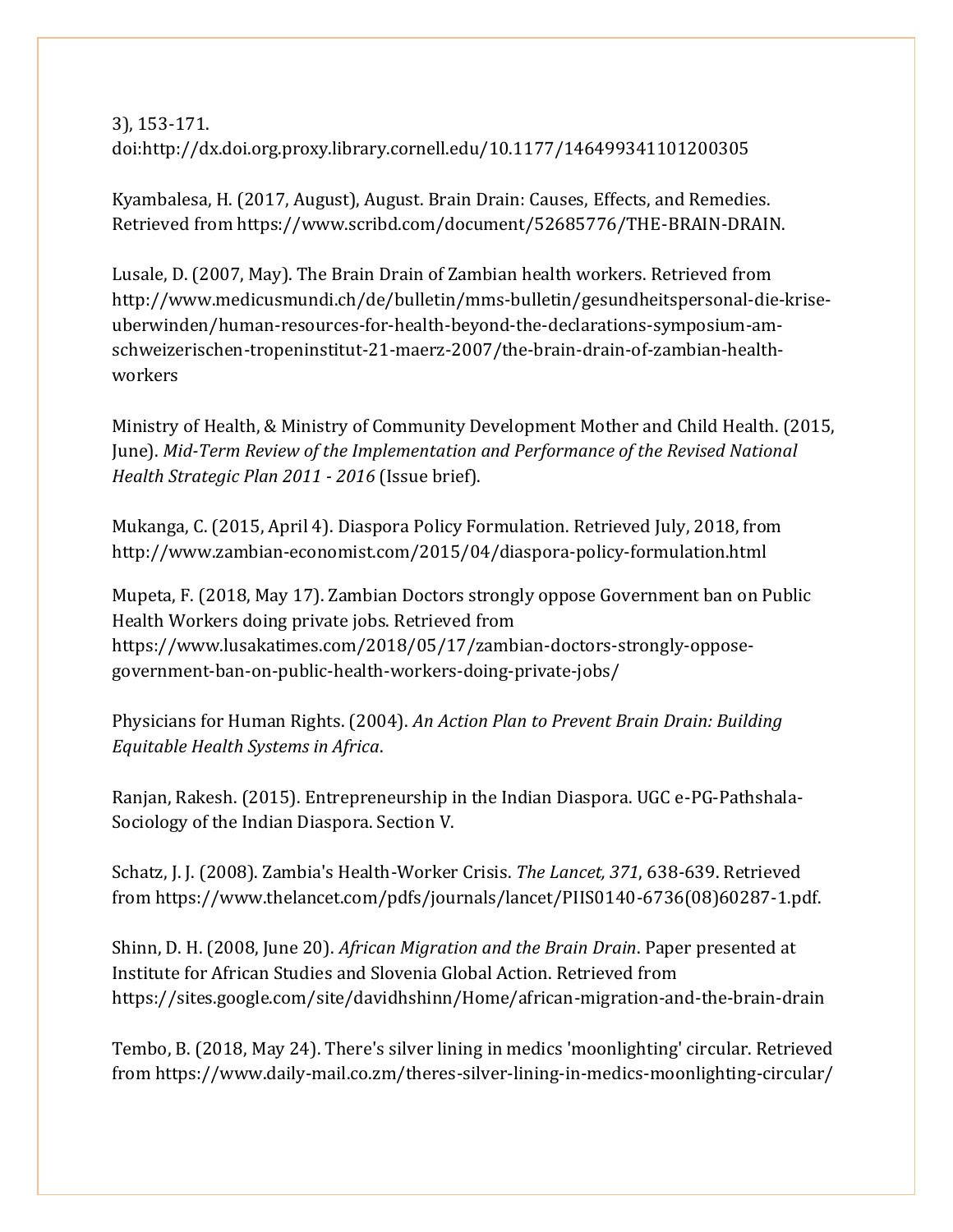World Bank. (2011). Migration and Remittances Factbook 2011.Washington, DC: World Bank. doi:10.1596/978-0-8213-8218-9

World Bank. 2016. *Migration and Remittances Factbook*. 3rd edition. Washington, DC: World Bank. doi:10.1596/978-1-4648-0319-2.

Zambia, Diaspora Liaison Office at the Office of the President of the Republic of Zambia. (2011). *Diaspora Engagement and Mobilization Framework for Zambia* (pp. 1-142). Lusaka.

Zambia to Formulate Diaspora Policy. (2015, March 19). Retrieved July 10, 2018, from https://www.lusakatimes.com/2015/03/19/zambia-to-formulate-diaspora-policy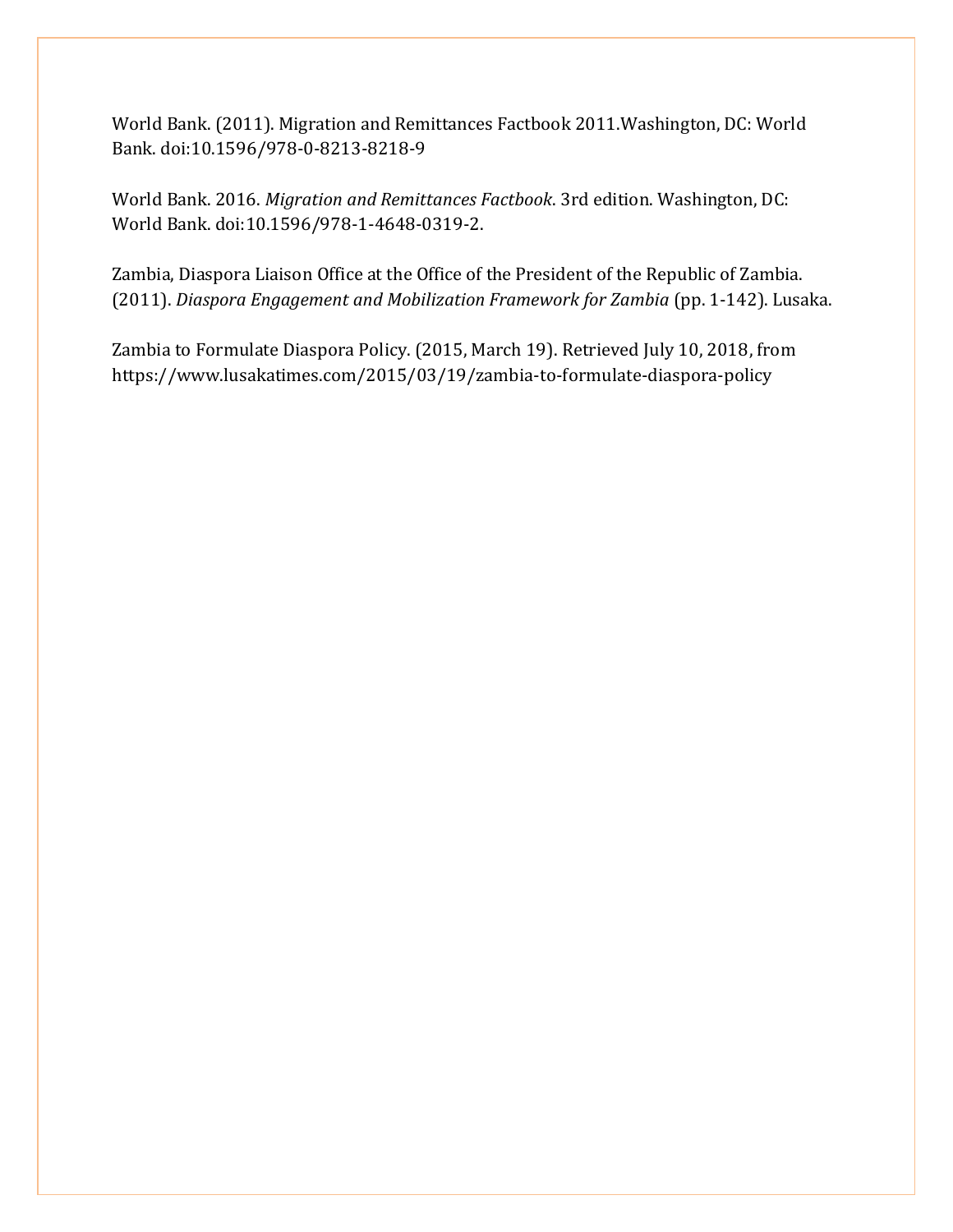# **Appendix**

## **Appendix A- Study Limitations**

While we were able to gather data on the Zambian diaspora and the types of diaspora engagements occurring in the health sector, there were some limitations to our research. Our research was conducted under a short time frame of two months which restricted us as to how many stakeholders we could interview. Also, due to travel constraints, all of our interviews took place in or nearby Lusaka. Thus, we were not able to investigate the diaspora engagement projects in other regions of Zambia.

Additionally, there is very little research and data on the Zambian diaspora. This posed as a challenge for us especially when trying to contact diaspora members for potential interviews or to fill out the survey. It was also difficult to find contacts in Zambia who are involved in diaspora engagement efforts as there are no formalized structures or project coordinators to organize the engagements. This lack of structure also made finding evidence of diaspora engagements challenging because most projects are not formally documented. The majority of our findings came from personal stories or second-hand knowledge.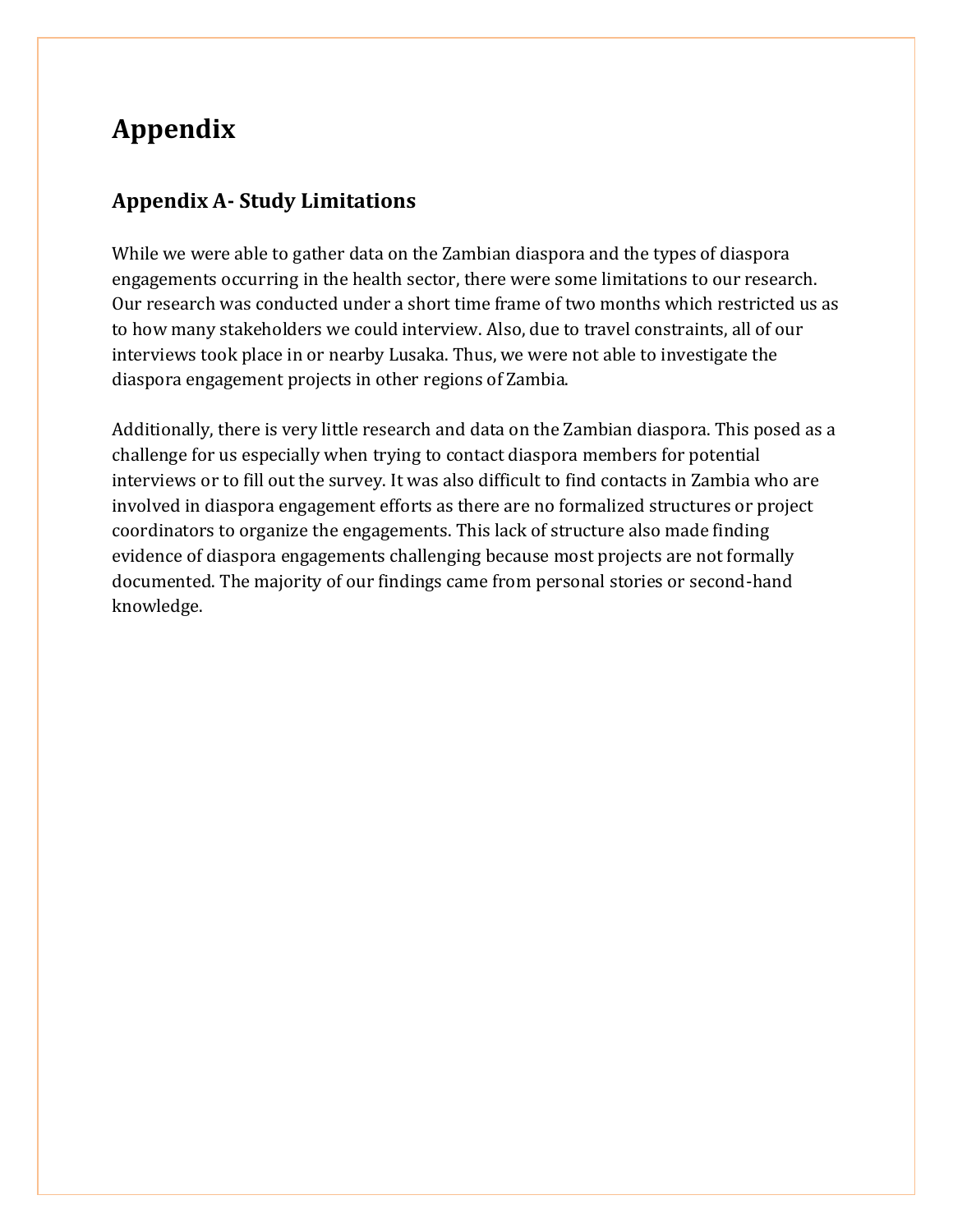# **Appendix B- Survey Questionnaire**

The Zambian Governance Foundation (ZGF), an organization that provides grants, supports capacity development and promotes local philanthropy in Zambia<http://www.zgf.org.zm/> is carrying out a survey to better understand the various ways Zambians in the diaspora have been supporting or can support philanthropy activities in Zambia. The survey will give insights into key giving trends including information on priority causes, donation sizes and motivations for giving. The survey also presents an opportunity to ask some important questions that will help our organization and the Zambian diaspora to work more effectively in supporting philanthropic causes in the future. The survey is open to Zambians currently living abroad.

Your responses will help us better understand your priorities when it comes to charitable giving. The survey takes a maximum of 5 minutes to complete.

### **1. Please indicate your Gender.**

- ❏ Male
- ❏ Female

#### **2. Please indicate your Age.**

- $\Box$  <18
- ❏ 19-29
- ❏ 30-39
- ❏ 40-49
- ❏ 50-59
- $\square$  >59

## **3. Which part of Zambia would you identify as your origin? Specify both province and district.**

❏ Province ❏ District

### **4. In which country do you currently live?**

- ❏ Angola
- ❏ Australia
- ❏ Botswana
- ❏ Canada
- ❏ Malawi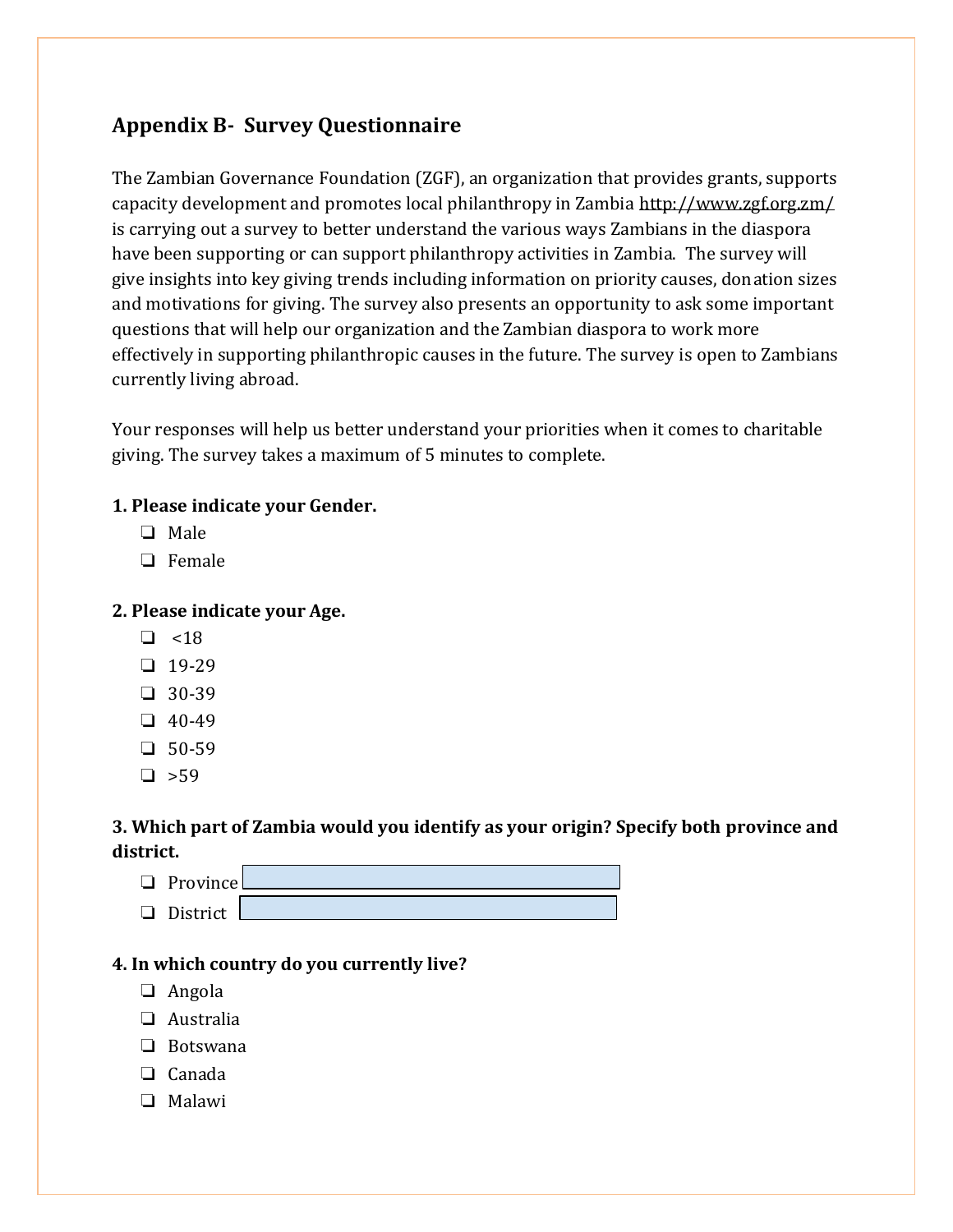- ❏ Mozambique
- ❏ Namibia
- ❏ South Africa
- ❏ Tanzania
- ❏ United Kingdom
- ❏ United States of America
- ❏ Zimbabwe
- ❏ Other (please specify)

### **5. In which country were you born?**

- ❏ Angola
- ❏ Australia
- ❏ Botswana
- ❏ Canada
- ❏ Malawi
- ❏ Mozambique
- ❏ Namibia
- ❏ South Africa
- ❏ Tanzania
- ❏ United Kingdom
- ❏ United States of America
- ❏ Zambia
- ❏ Zimbabwe
- ❏ Other (please specify)

### **6. What is the highest level of education you have reached?**

- ❏ Secondary
- ❏ Certificate of diploma (post-secondary)
- ❏ Bachelor's degree
- ❏ Master's degree
- ❏ PhD
- ❏ Other (please specify)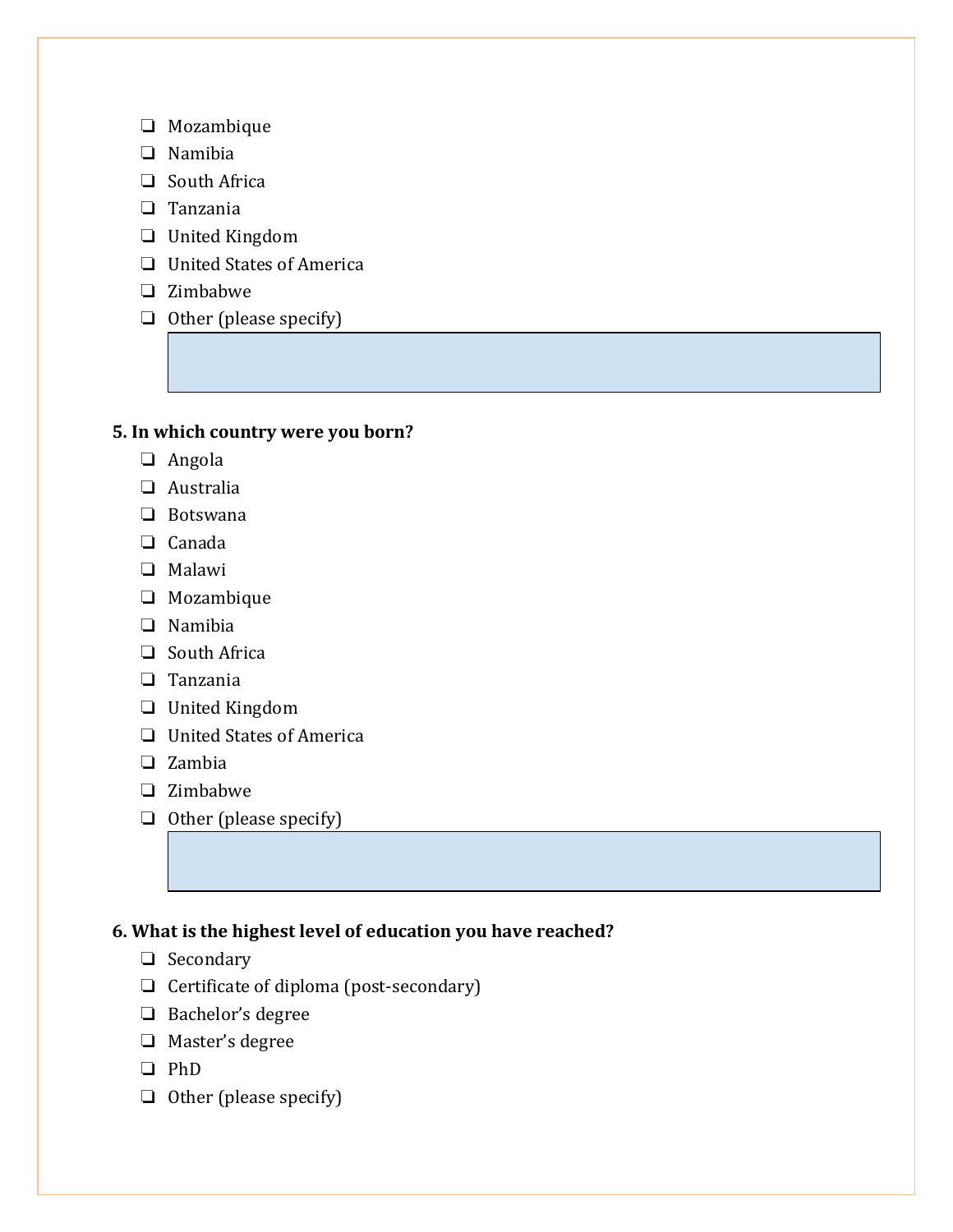#### **7. Please indicate your employment status.**

- ❏ Freelance/self employed
- ❏ Business owner
- ❏ Employed- full time
- ❏ Employed-part time
- ❏ Retired
- ❏ Not currently employed

#### **8. What was your primary reason for leaving Zambia?**

- ❏ Never lived in Zambia
- ❏ Education
- ❏ Employment/ business
- ❏ Political/ asylum
- ❏ Moved with family
- ❏ Marriage
- ❏ Other (please specify)

## **9. Are any of your immediate family members (spouse, children, parents) living in Zambia?**

- ❏ Yes
- ❏ No

#### **10. On average, how often do you return to Zambia?**

- ❏ More than once every 6 months
- ❏ Once a year
- ❏ Once every two years
- ❏ Once every three years
- ❏ Less than every three years
- ❏ Never

## **11. Are you currently involved in any philanthropy activity (i.e. to give time, money, and/or resources to charitable causes) in Zambia?**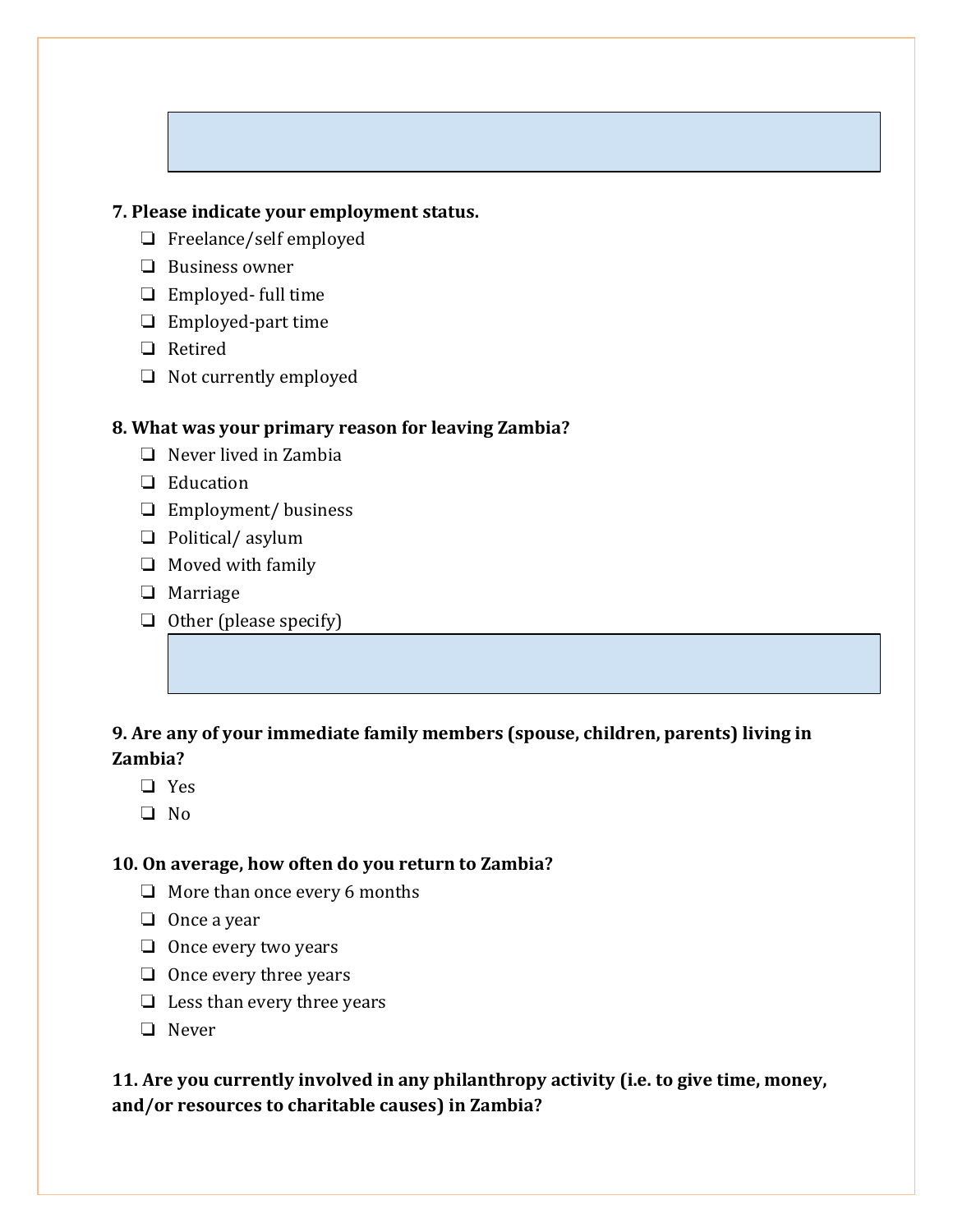- ❏ Yes
- ❏ No
- ❏ If yes, please specify. (open type box)

### **12. Do you provide any financial support to any of the following groups in Zambia? You can choose more than one option.**

- ❏ No
- ❏ Immediate Family (i.e. mother, father, siblings, spouse)
- ❏ Extended family members (i.e. aunts, uncles, cousins, grandmother, grandfather)
- ❏ Friends
- ❏ Churches
- ❏ Community organizations
- ❏ Other (please specify)

#### **13. Which development projects are you most interested in supporting?**

- ❏ Churches or faith based organizations
- ❏ Childcare
- ❏ Education
- ❏ Healthcare provision
- ❏ Income generation
- ❏ Infrastructure development
- ❏ Microfinance initiatives
- ❏ Women's associations
- ❏ Youth development
- ❏ Other (please specify)

### **14.Please rank all the following development projects in terms of how likely you are to support them.**

|  | Very likely | Likely | Not likely |  |
|--|-------------|--------|------------|--|
|--|-------------|--------|------------|--|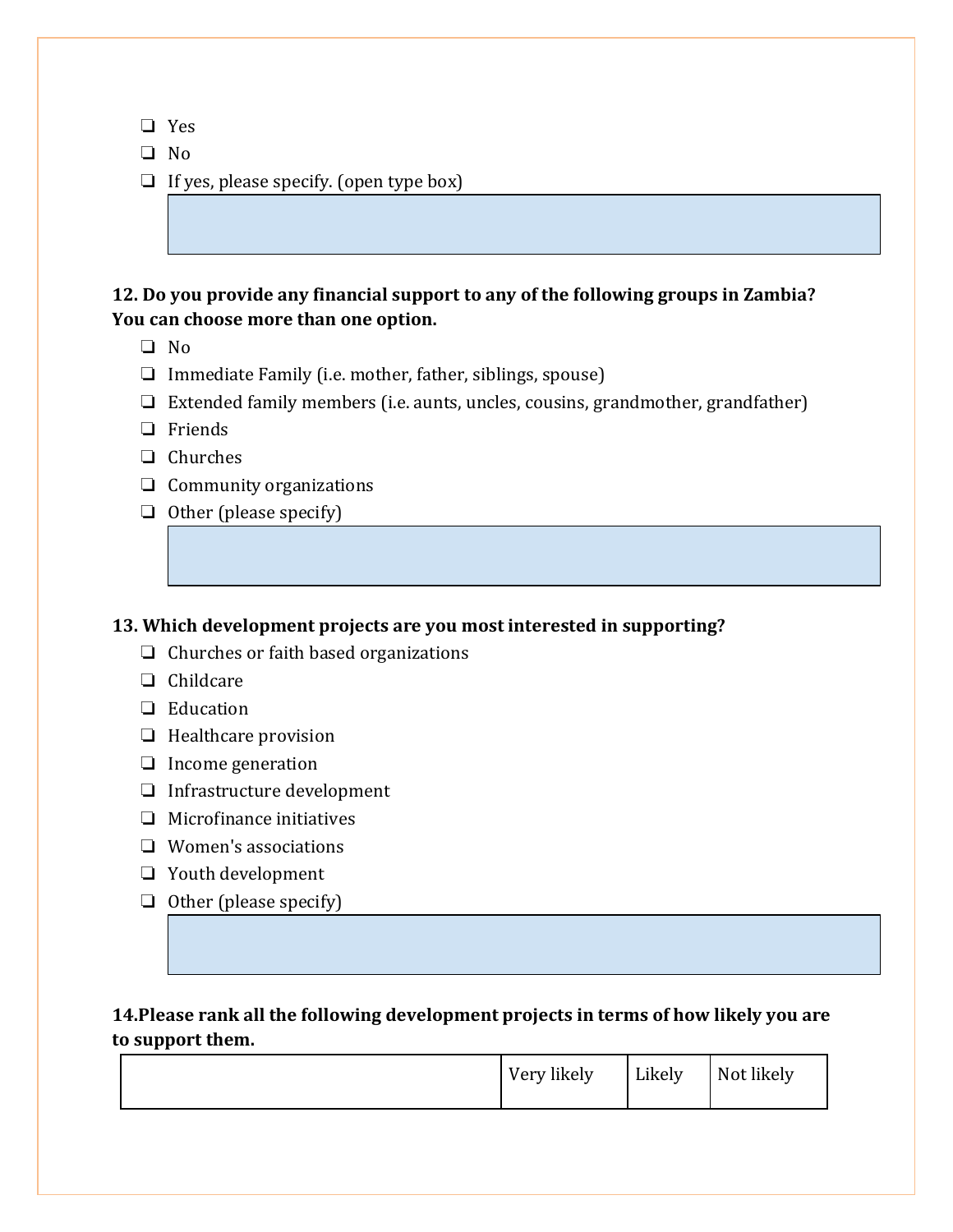| Churches or faith based organizations |  |  |
|---------------------------------------|--|--|
| Childcare                             |  |  |
| Education                             |  |  |
| Healthcare provision                  |  |  |
| Income generation                     |  |  |
| Infrastructure development            |  |  |
| Microfinance initiatives              |  |  |
| Women's associations                  |  |  |
| Youth empowerment                     |  |  |

Other (please specify)

# **15. In which ways do you prefer to support communities in Zambia? You can choose more than one option.**

- ❏ Financial
- ❏ Material
- ❏ Skills
- ❏ Virtual support
- ❏ Other (please specify)

## **16. Which parts of Zambia would you be interested in developing? You can choose more than one option.**

- ❏ All
- ❏ Central Province
- ❏ Copperbelt Province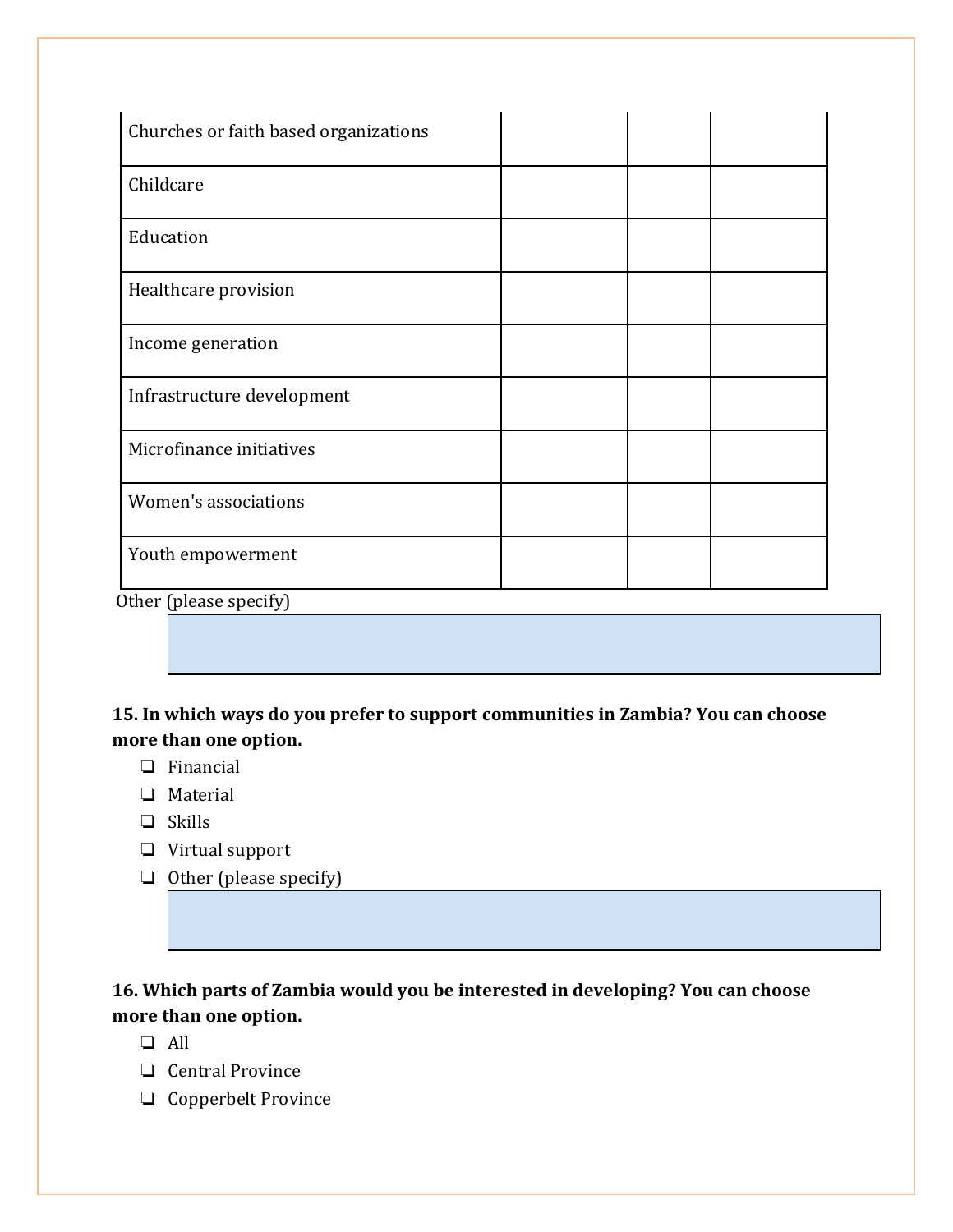- ❏ Eastern Province
- ❏ Luapula Province
- ❏ Lusaka Province
- ❏ Muchinga Province
- ❏ Northern Province
- ❏ North-Western Province
- ❏ Southern Province
- ❏ Western Province
- ❏ Not sure

**17. Please rank all the following items in terms of the most important factors when deciding to participate in philanthropy.**

|                                        | Very<br>Important | Important | Not<br>Important |
|----------------------------------------|-------------------|-----------|------------------|
| Appropriate Use of Funds               |                   |           |                  |
| <b>Clear Communication</b><br>Channels |                   |           |                  |
| Donor Appreciation                     |                   |           |                  |
| <b>Tangible Results</b>                |                   |           |                  |
| <b>Transparency and Trust</b>          |                   |           |                  |

### **18. Do you currently belong to any of the following diaspora networks (formal or informal)? Please indicate the type.**

- ❏ No
- ❏ Academic
- ❏ Association of Zambians in current country of residence
- ❏ Work-based
- ❏ Government
- ❏ Internet based social networking groups
- ❏ Other (please specify)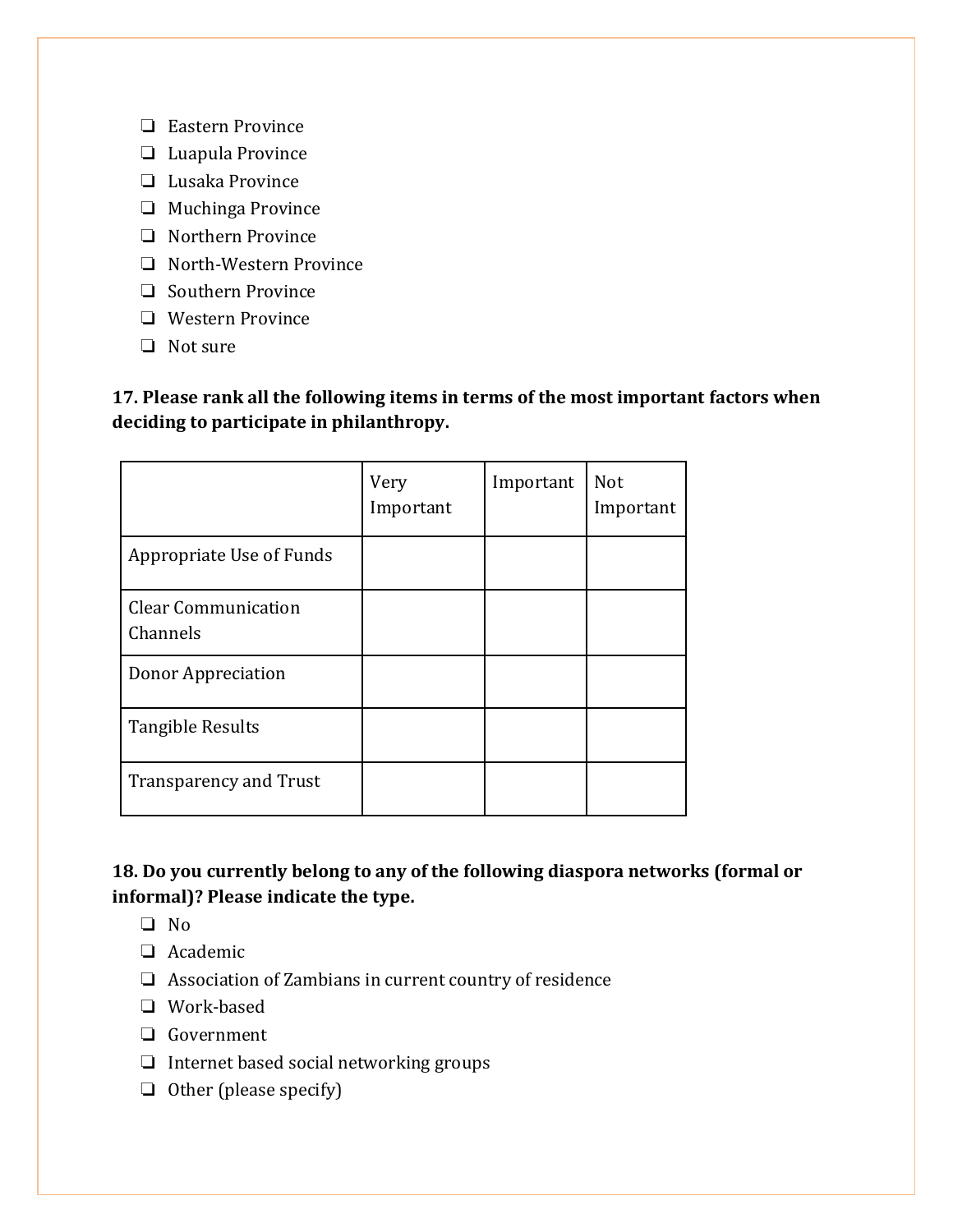**19. If you do belong to a diaspora group, could you kindly provide the name of the network.**

**20. If you are part of a diaspora network, do you jointly support development initiatives in Zambia with other members of the diaspora ?**

Yes

No

If yes, could you specify the development initiative(s)

**21. How are you receiving information about current developments and/or new development projects in Zambia? You can choose more than one option.**

- ❏ Emails
- ❏ Facebook Websites
- ❏ Meetings
- ❏ Newsletters
- ❏ Social media
- ❏ Twitter
- ❏ Websites
- ❏ Word of mouth
- ❏ Other (please specify)

**22. We would like to stay in contact to inform you about projects in Zambia that you can potentially support in the future. If you are interested, please provide your email address.**

- ❏ Not interested
- ❏ Interested, please indicate email address here.